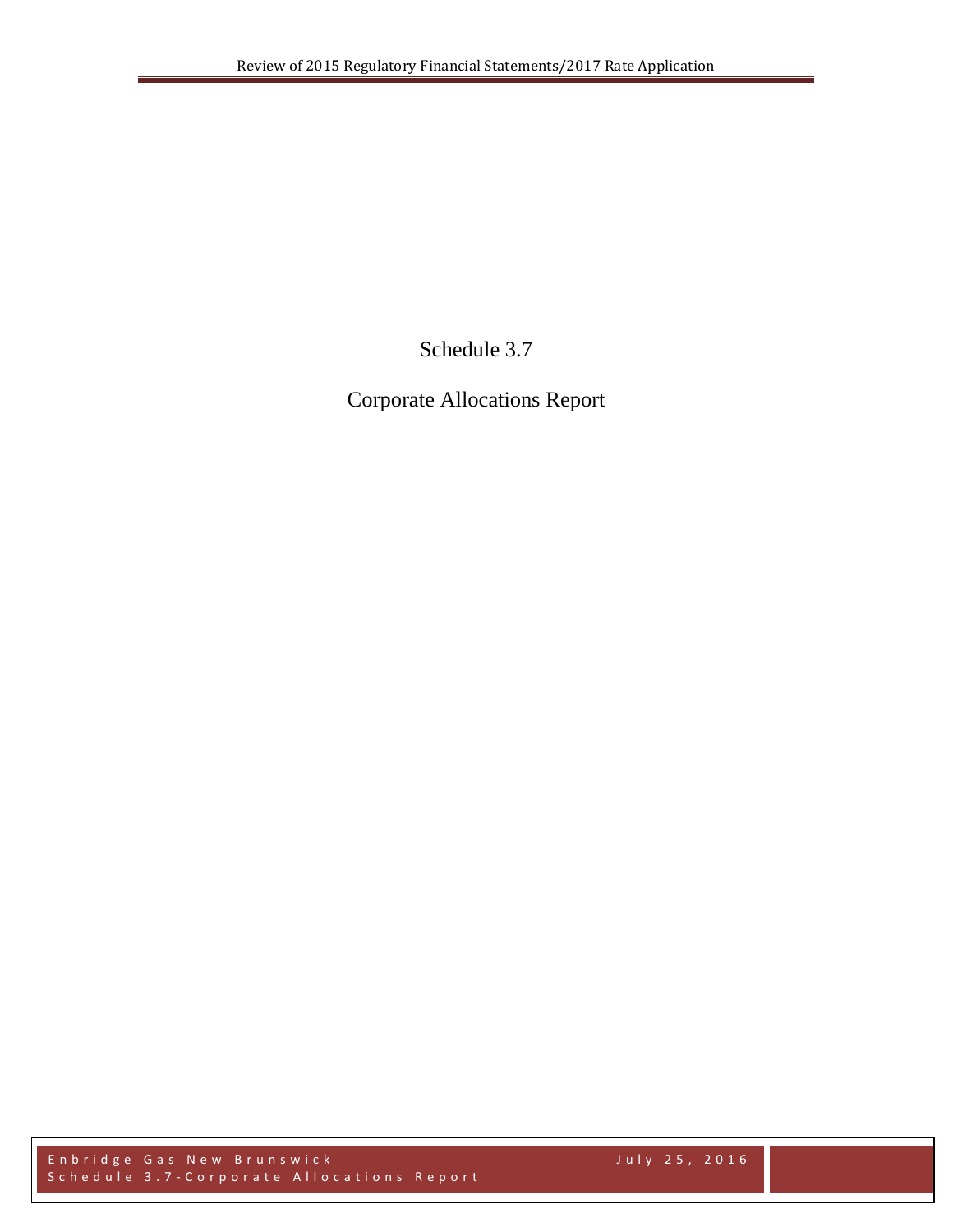## **Corporate Allocations**

## **Purpose of the Document**

 This document was developed to set out the methodology used by EGNB to determine the allocation of costs from Enbridge Inc. ("Enbridge") to EGNB recoverable in rates. The methodology has been used in the development of the 2015 Actuals, the 2016 Forecast and the 2017 Budget for the rate application filed on July 25, 2016 with the Board.

# **Enbridge Corporate Allocations Methodology**

 Enbridge is a leader in energy transportation and distribution in North America and internationally. It operates the world's longest crude oil and liquids transportation pipeline and Canada's largest natural gas distribution company. It also operates natural gas transmission pipelines and midstream businesses in the United States and invests in international energy projects. Its activities are comprised of regulated and non-regulated businesses.

 Enbridge believes in an "integrated" operating model which involves the corporate office effectively managing as an integral extension of the decision making and operating activities of its business units and affiliates (for the benefit of the business). The impact of this operating model results in a decrease in overall cost of each respective affiliate's operating and maintenance expenses due primarily to the potential for economies of scale. The resulting corporate cost allocations back to the affiliate are offset by a reduction in their own incurred costs. For management and regulatory purposes, these operating costs and benefits need to be tracked.

 EGNB relies on the Enbridge name and reputation. The overall strength of Enbridge and how it is perceived in the market provides a foundation for the benefits that EGNB receives from being part of Enbridge, including relying on the strength of the Enbridge name in dealings with industry stakeholders and the public and gaining access to debt and equity financing. EGNB also benefits from shared resources.

 EGNB believes that the cost allocation methodology policy applied by Enbridge to all its operating entities to allocate the corporate office costs is appropriate and fair.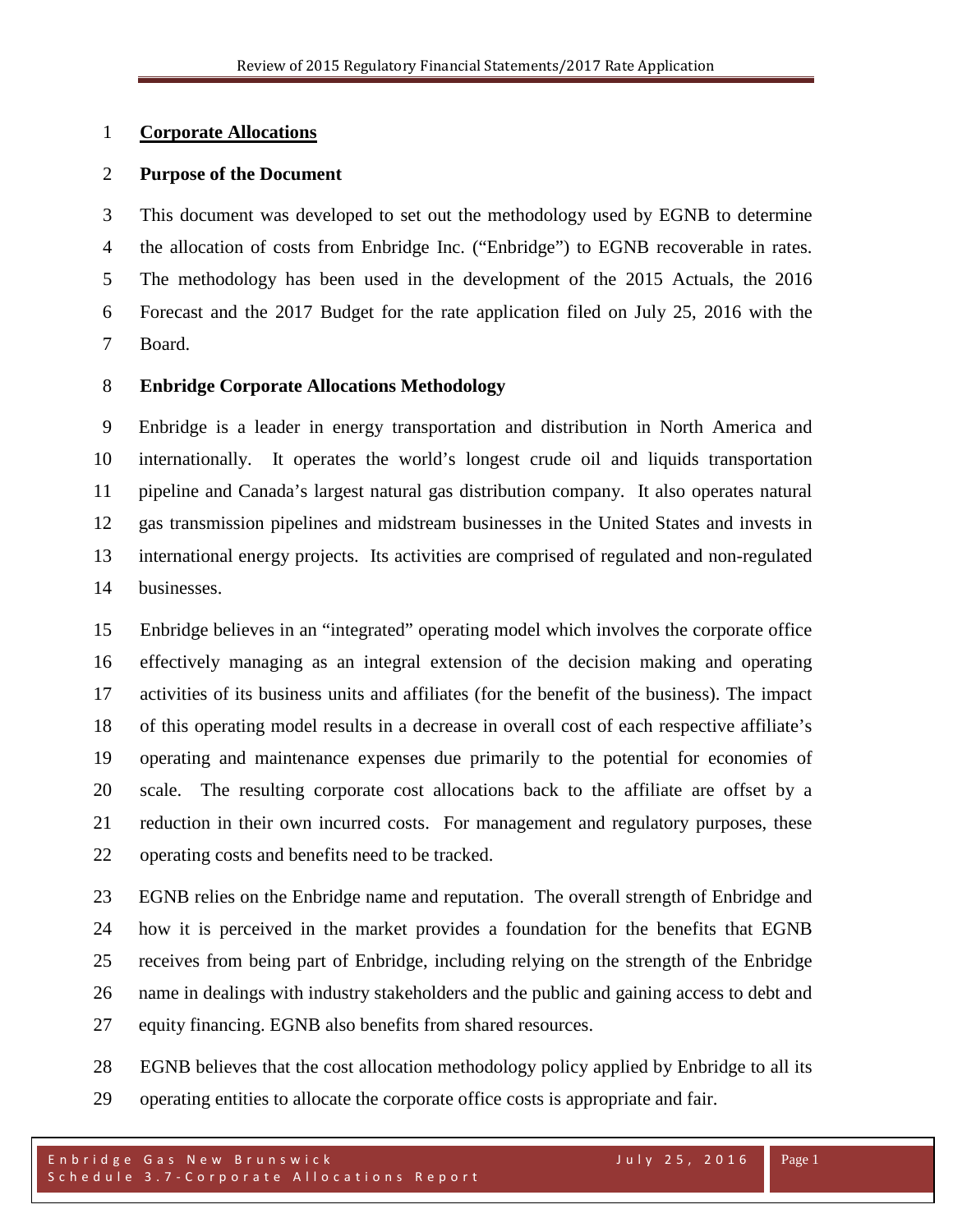### **EGNB methodology for recovery of Corporate Allocations**

 The objective of the methodology is to establish the appropriate charges to be allocated for services delivered in a given fiscal year by Enbridge to EGNB based on the criteria specified by the Board that would be recoverable in rates. The methodology is simple and practical to administer, transparent and supported by data and records.

 EGNB has reviewed all the corporate allocations in accordance with directives in the January 30, 2012 Board decision and subsequent Board decisions that dealt with corporate allocations.

All current corporate allocation costs fall into three main groups:

- 10 Corporate Governance;
- 11 Information Technology ("IT");
- Human Resources.

#### **Corporate Governance**

 Corporate governance is the system by which EGNB is directed and controlled. This is accomplished with the development and consistent application of processes, policies, guidelines, laws and instructions across the organization. Corporate [governance](http://en.wikipedia.org/wiki/Governance) also includes the management of relationships among the many [stakeholders](http://en.wikipedia.org/wiki/Stakeholder_(corporate)) involved and the goals for which EGNB is governed. EGNB's main external stakeholder groups are shareholders, debt holders, trade [creditors,](http://en.wikipedia.org/wiki/Creditor) suppliers, customers and communities affected by its activities. EGNB's internal stakeholders are the [board of directors,](http://en.wikipedia.org/wiki/Board_of_directors) [executives](http://en.wikipedia.org/wiki/Executive_(management)) and other employees. Corporate governance works to ensure that an enterprise is directed and controlled in a responsible, professional and transparent manner with the purpose of safeguarding its long-term success and is intended to increase the confidence of shareholders and capital-market investors.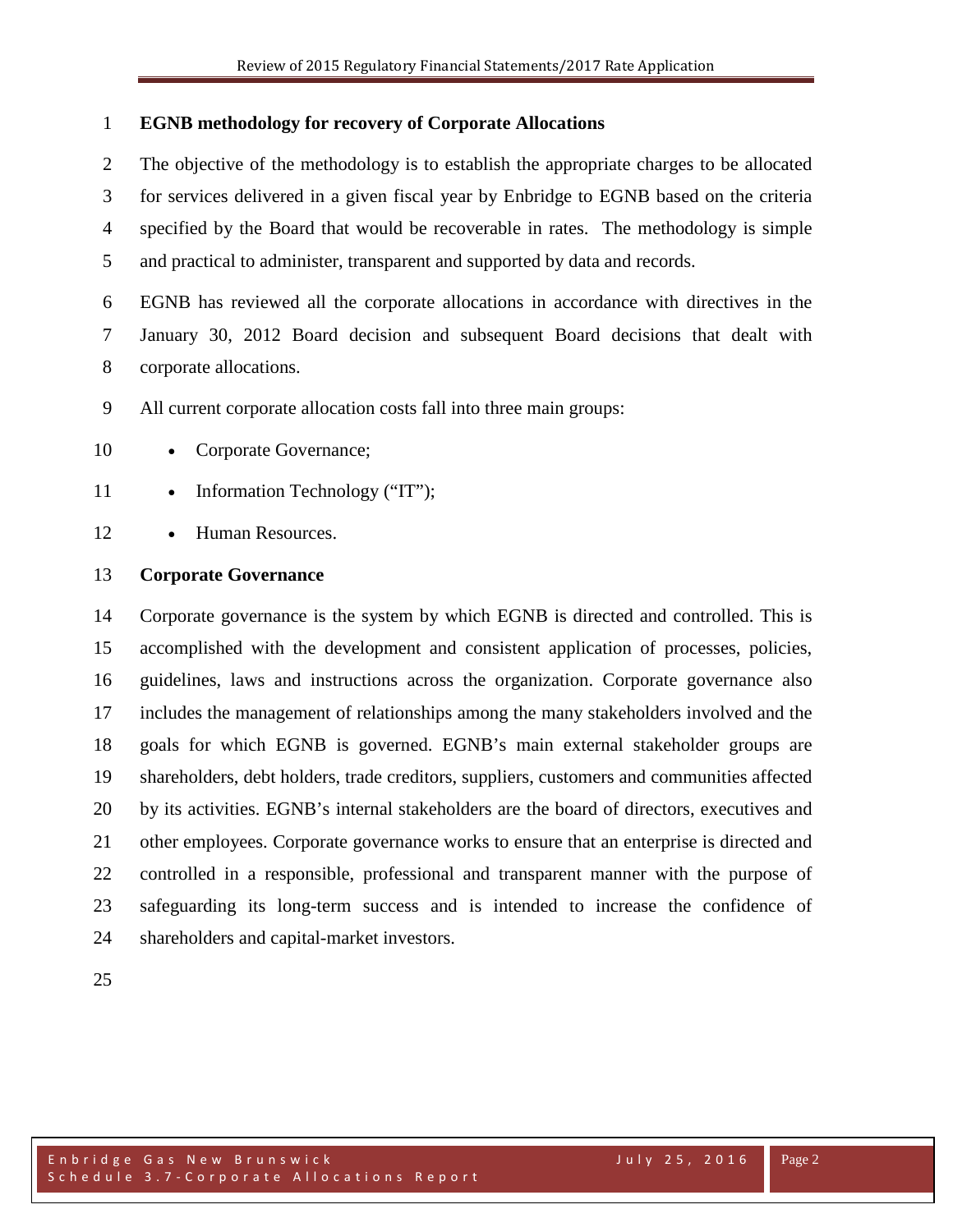#### **Information Technology**

 IT involves two functions: IT management and management of information systems. IT management is the management of all of the technology resources in accordance with EGNB requirements and priorities. These resources include tangible investments like computer hardware, software, data storage, networks and data centre facilities, as well as the staffing needed to maintain them. EGNB relies on Enbridge to manage these responsibilities and to provide basic management functions, such as [budgeting,](http://en.wikipedia.org/wiki/Budget) staffing, organizing and controlling, along with other aspects that are unique to technology, like change management, [software design,](http://en.wikipedia.org/wiki/Software_design) systems security, network planning and technical support.

 A primary focus of IT management is the value creation made possible by technology and the alignment of technology and business strategies. EGNB relies on Enbridge to provide this service. Its [objective](http://www.businessdictionary.com/definition/objective.html) is to [design](http://www.businessdictionary.com/definition/design.html) and implement [procedures,](http://www.businessdictionary.com/definition/procedure.html) processes and [routines](http://www.businessdictionary.com/definition/routine.html) that [provide](http://www.businessdictionary.com/definition/provide.html) [detailed](http://www.businessdictionary.com/definition/detailed.html) [reports](http://www.businessdictionary.com/definition/report.html) in an [accurate,](http://www.businessdictionary.com/definition/accurate.html) [consistent](http://www.businessdictionary.com/definition/consistent.html) and timely manner. This includes Oracle Financials for financial reporting and employee expenses, Hyperion for budgeting, Peoplesoft for human resource management and other employee management systems for managing areas such as safety and training.

 Enbridge has a strong base of knowledge and expertise in the areas described above. EGNB is able to tap into these resources cheaper due to economies of scale. This knowledge and strength extends from the senior leadership through to staff within Enbridge and the affiliates.

#### **Human Resources**

 Human resource management is the [management](http://en.wikipedia.org/wiki/Management) of an [organization's](http://en.wikipedia.org/wiki/Organization) [workforce,](http://en.wikipedia.org/wiki/Workforce) or [human resources.](http://en.wikipedia.org/wiki/Human_resources) It is responsible for the [attraction,](http://en.wikipedia.org/wiki/Employer_branding) [selection,](http://en.wikipedia.org/wiki/Recruitment) [training,](http://en.wikipedia.org/wiki/Training_and_development) [assessment](http://en.wikipedia.org/wiki/Performance_appraisal) and [rewarding](http://en.wikipedia.org/wiki/Remuneration) of employees, while also overseeing organizational [leadership](http://en.wikipedia.org/wiki/Leadership) and [cultures](http://en.wikipedia.org/wiki/Organizational_culture), and ensuring compliance with [employment and labour laws.](http://en.wikipedia.org/wiki/Labour_law) This function also addresses the development and execution of the total compensation strategy through managing the analysis, design, implementation, communication and automation of pay systems, perquisites, benefits and retirement programs. It also negotiates, executes and maintains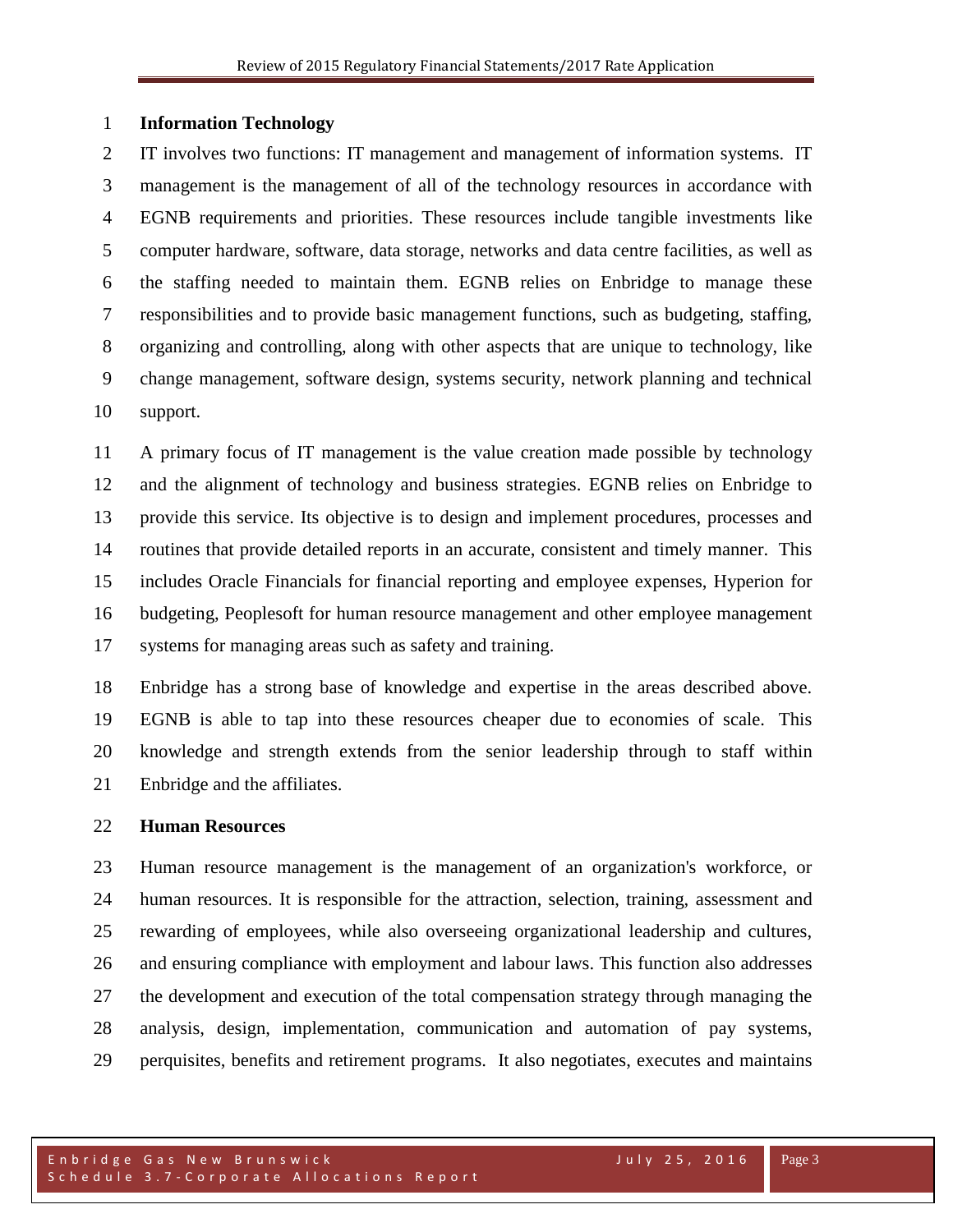all third party travel agreements as well as the development and oversight of employee expense reporting policies and existing corporate card programs. **Methodology Guiding Principles** The first step in the methodology is to demonstrate that the corporate cost allocations recoverable in rates are based on three guiding principles: • *Cost Incurrence* - are the proposed charges prudently incurred by, or on behalf of the utility for the provision of a service required by ratepayers; • *Cost Allocation* - if properly incurred, are the proposed charges allocated appropriately to the utility, based on the application of cost allocation factors as outlined in the Enbridge Cost Allocation Methodology policy; and 11 • *Cost Benefit* - do the benefits to the utility's ratepayers equal or exceed the costs. In meeting the third principle of benefit to the utility's ratepayers, EGNB proposes that the following three categories support the basis for assessing quantifiable benefits: • *Replacement benefits (RB)* - the services provided replace an equivalent service at equal or lower cost; • *Synergistic or Linkage benefits (SB)* - the services allow the utility to reduce costs by means of being part of a larger organization and operating in concert for the procurement of products and services; • *Direct benefits (DB)* - strategic actions and activities instituted by affiliates that produce direct value to the utility. **Cost Allocations** The corporate allocation costs determined to have been prudently incurred and a benefit to the ratepayer would be further evaluated and the corresponding percentages would be applied for regulatory purposes: • *Direct Costs (DC)* – reflect flow through costs incurred when EGNB would need

 to perform the service directly and would be allocated at 100% to regulated operations;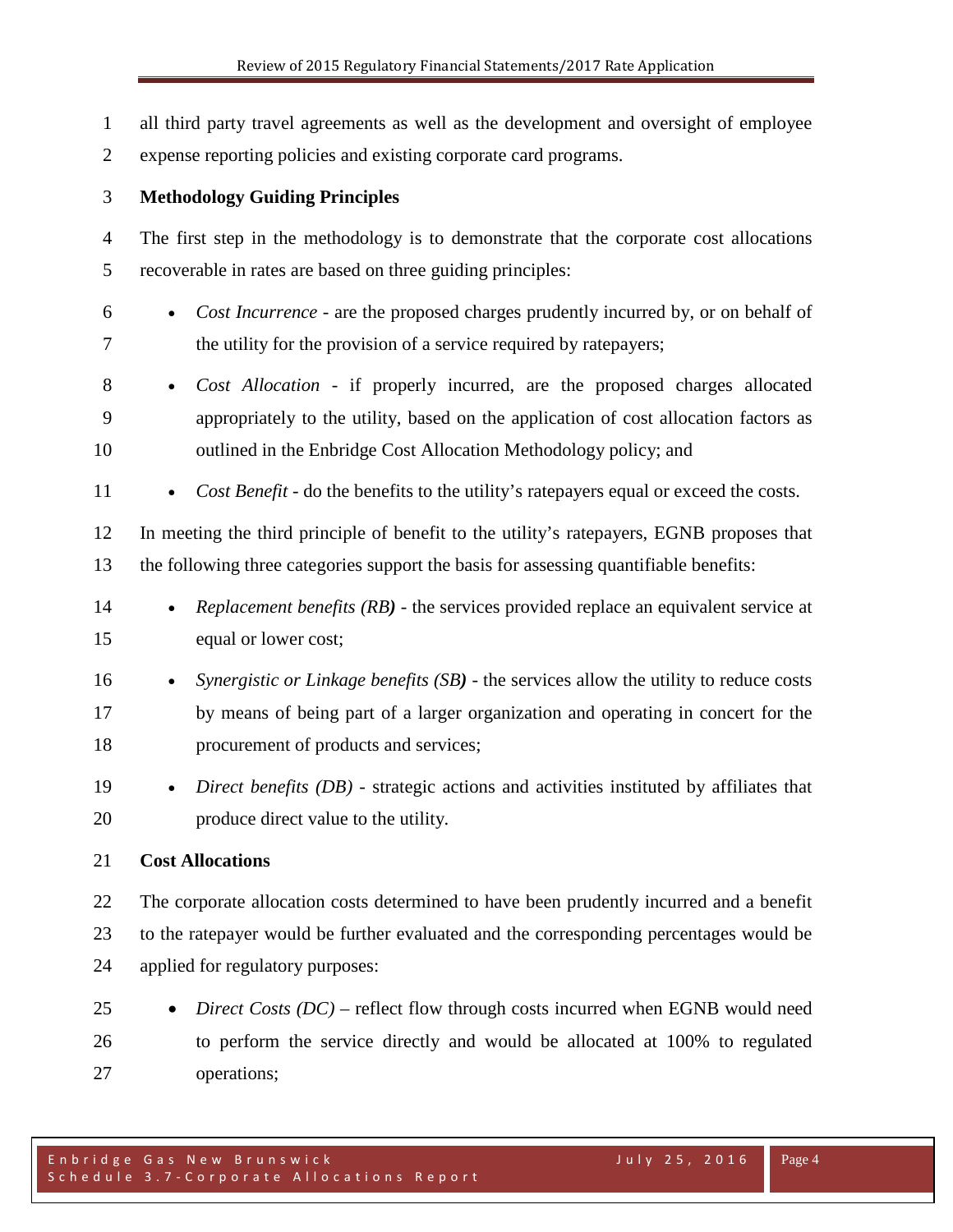| $\mathbf{1}$   | <i>Shared Costs (SC)</i> – reflect costs that would be allocated at 50% to regulated<br>$\bullet$ |
|----------------|---------------------------------------------------------------------------------------------------|
| $\overline{2}$ | operations and 50% to shareholders;                                                               |
| 3              | Administrative Costs (AC) --incurred as a result of a direct cost or shared cost and<br>$\bullet$ |
| $\overline{4}$ | cannot be severed will be allocated at 10% to regulated operations and 90% to                     |
| 5              | shareholders;                                                                                     |
| 6              | Non-Applicable Costs $(N-AC)$ – reflects costs that do not meet the three guiding<br>$\bullet$    |
| 7              | principles and as a result are not allocated to the regulated operations.                         |
| 8              | The implementation of EGNB's Regulatory Cost Allocation methodology to the current                |
| 9              | corporate allocations is presented below in Table 1 - Corporate Allocations Methodology.          |
| 10             | The list of corporate allocations and amounts used in the 2015 Actuals, 2016 Forecast             |
| 11             | and 2017 Budget is presented in Table $2 -$ Corporate Allocations                                 |
| 12             | In its Decision dated July 7, 2016 for Matter 306, the Board directed EGNB to establish a         |
| 13             | filing requirement to review intra company transactions on a more aggregated basis.               |
| 14             | EGNB's attempt to provide a more concise, aggregate view of the affiliate transactions is         |
| 15             | presented in Table 3 – Affiliate Transactions.                                                    |
| 16             | <b>Addition and Removal of Corporate Cost Allocations</b>                                         |
|                |                                                                                                   |

 As business requirements change so will corporate allocation costs. As a result the addition, revision and removal of corporate cost allocations will be evaluated in the same manner as presented above and reviewed by the Board during the annual regulatory financial review process.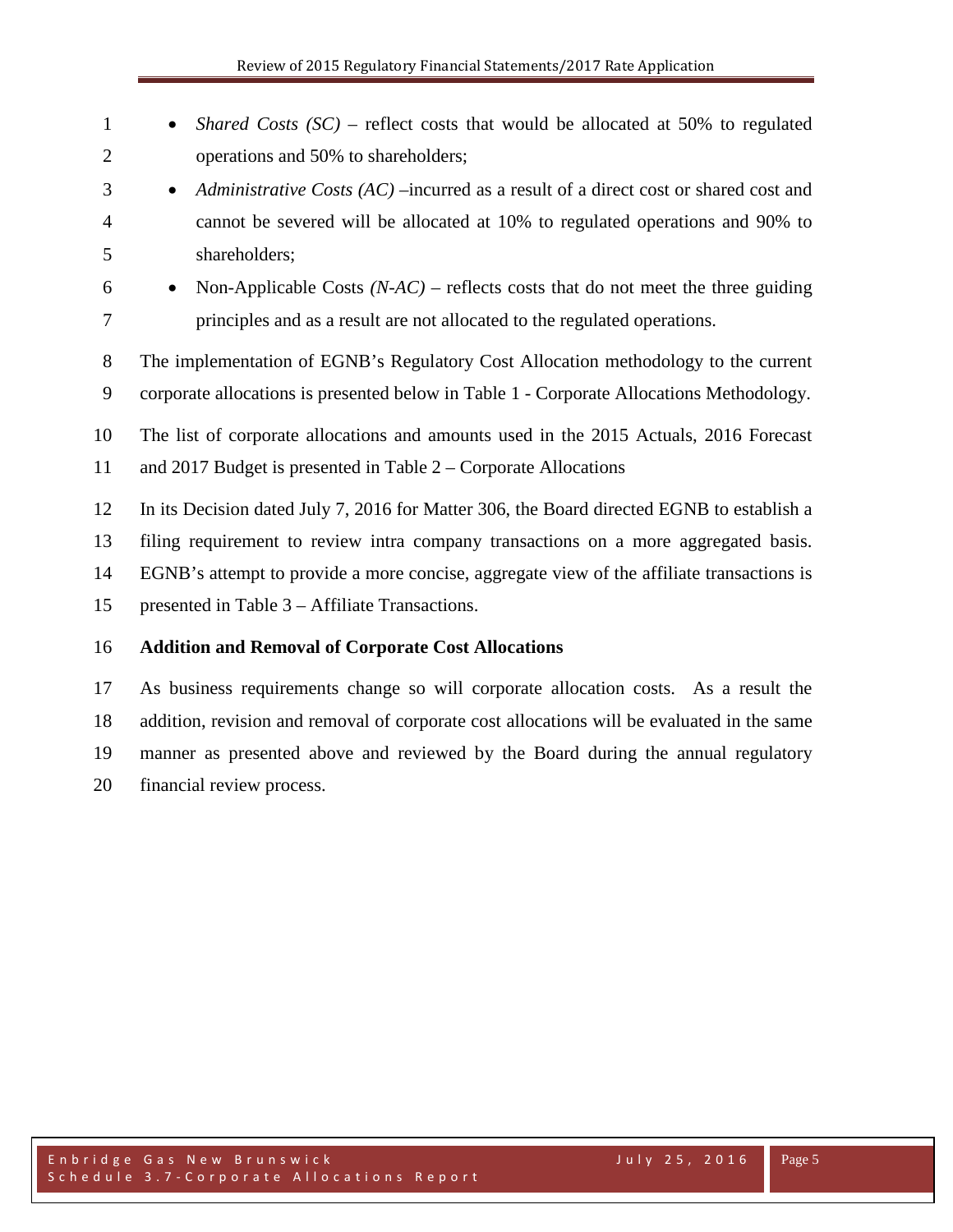#### **Table 1 - Corporate Allocations Methodology**

| <b>Allocation</b>       | <b>Corporate Allocation</b>                          | Cost<br>Type | % Allocated to<br><b>Regulated Activities</b> | <b>Stand-Alone</b> | <b>Definition of service</b>                                                                                                                                                                                                                                                                                                                                                                                                                            | <b>Benefit</b> | <b>Benefit to Ratepayer</b>                                                                                                                                                                                                                                                                                                                                                                                                                                                                                                   |
|-------------------------|------------------------------------------------------|--------------|-----------------------------------------------|--------------------|---------------------------------------------------------------------------------------------------------------------------------------------------------------------------------------------------------------------------------------------------------------------------------------------------------------------------------------------------------------------------------------------------------------------------------------------------------|----------------|-------------------------------------------------------------------------------------------------------------------------------------------------------------------------------------------------------------------------------------------------------------------------------------------------------------------------------------------------------------------------------------------------------------------------------------------------------------------------------------------------------------------------------|
|                         | CEO                                                  |              |                                               |                    | The office of the CEO provides leadership and strategic counsel<br>to the organization. Ongoing contact with large energy customers<br>or suppliers and liaison with other major companies in the energy<br>industry.                                                                                                                                                                                                                                   |                |                                                                                                                                                                                                                                                                                                                                                                                                                                                                                                                               |
|                         | <b>CFO</b>                                           |              |                                               |                    | The office of the CFO provides leadership and advice regarding<br>the financial affairs of EGNB; Investor Relations, Treasury,<br>Controllers', Audit Services, Pension Administration and supplier<br>Management.                                                                                                                                                                                                                                      |                |                                                                                                                                                                                                                                                                                                                                                                                                                                                                                                                               |
|                         | <b>Corporate Aviation</b>                            |              |                                               |                    | Costs associated with operating the corporate jet.                                                                                                                                                                                                                                                                                                                                                                                                      |                | Although EGNB has not allocated any of these costs to the regulatory cost allocation                                                                                                                                                                                                                                                                                                                                                                                                                                          |
|                         | <b>Investment Review</b>                             | N-AC         |                                               |                    | The department investigates and develops investment<br>opportunities in emerging and alternative energy technologies.<br>This group develops and coordinates corporate wide long range<br>plans, examines existing strategies and identifies potential new<br>strategic directions. They set corporate standards for the<br>evaluation and review of investments that require approval from<br>the Board of Directors or the Corporate Leadership Team. |                | EGNB does believe the ratepayer benefits from these costs. The government of New<br>Brunswick has placed high importance on new development and investment in the<br>province with initiatives such as Invest NB. The office of the CEO liaises with major<br>energy companies and major energy customers' suppliers and would influence heavily<br>the potential investment of companies. Also the leadership of Enbridge provides EGNB<br>with access to lower debt financing costs than if EGNB were a stand-alone entity. |
| Corporate<br>Governance | Enbridge Energy Company Inc. Recovery*               |              | 0%                                            | <b>No</b>          | These department costs are incurred by the US office on behalf of<br>El that need to be added to the total pool of corporate costs and<br>are allocated based on factors established for allocation of costs<br>using the CAM approach. The nature of these costs are aligned<br>with corporate objectives and include costs related to Public<br>Affairs and Government Relations, Treasury, Tax, IT, Law and<br><b>Enterprise Communications.</b>     | <b>SB</b>      |                                                                                                                                                                                                                                                                                                                                                                                                                                                                                                                               |
|                         | <b>Tax Services</b>                                  |              |                                               |                    | Preparation of tax returns and HST filings for all legal entities in<br>Canada.                                                                                                                                                                                                                                                                                                                                                                         |                | Without a corporate head office, EGNB would not be able to derive many of the benefits                                                                                                                                                                                                                                                                                                                                                                                                                                        |
|                         | Pensions Expense                                     |              |                                               |                    | Benefits and Pension costs associated with Enbridge Inc<br>operations/employees.                                                                                                                                                                                                                                                                                                                                                                        |                | it receives from being part of Enbridge Inc. EGNB relies on the Enbridge name and<br>reputation. The overall strength of Enbridge and how it is perceived in the market                                                                                                                                                                                                                                                                                                                                                       |
|                         | <b>Business Tax</b>                                  |              |                                               |                    | Overall costs of operations for Calgary Office                                                                                                                                                                                                                                                                                                                                                                                                          |                | provides a foundation for the benefits that EGNB receives from being part of Enbridge,<br>including relying on the strength of the Enbridge name in dealings with industry<br>stakeholders and the public and gaining access to debt and equity financing.                                                                                                                                                                                                                                                                    |
|                         | <b>Compliance Systems</b>                            |              |                                               |                    | Overall implementation of Compliance systems                                                                                                                                                                                                                                                                                                                                                                                                            |                |                                                                                                                                                                                                                                                                                                                                                                                                                                                                                                                               |
|                         | <b>Enterprise Travel Procurement Card</b><br>Program | AC           |                                               |                    | This program provides support, the necessary tools (concourse).<br>negotiates corporate wide rates with vendors, along with guidance<br>(policies) for companywide business travel.                                                                                                                                                                                                                                                                     |                | The administrative functions outlined are associated with the operation of the corporate<br>head office. Although these specific functions/activities may not be required if EGNB                                                                                                                                                                                                                                                                                                                                             |
|                         | Corporate Secretarial                                |              |                                               |                    | Legal counsel and advice on Corporate Secretarial related<br>matters                                                                                                                                                                                                                                                                                                                                                                                    |                | was a stand-alone company they are required to support the various functions/activities<br>at the corporate level that are currently provided and would be required if EGNB was a                                                                                                                                                                                                                                                                                                                                             |
|                         | Directors Fees and Expenses                          |              |                                               |                    | Enbridge Board of Directors provides strategic advice regarding<br>the operation of EGNB.                                                                                                                                                                                                                                                                                                                                                               |                | stand-alone company. For example, the direct costs associated with providing<br>Administrative functions would include the support staff.  The ratepayers are benefitting<br>from economies of scale on the function/activities that would be required if EGNB was a                                                                                                                                                                                                                                                          |
|                         | EGD                                                  |              |                                               |                    | EGD services reallocated based on EGD employee time spent to<br>service EGNB                                                                                                                                                                                                                                                                                                                                                                            |                | stand-alone company. These costs cannot be severed from one another.                                                                                                                                                                                                                                                                                                                                                                                                                                                          |
|                         | <b>Employee Benefits</b>                             |              |                                               |                    | Benefits associated with employees at the corporate office.                                                                                                                                                                                                                                                                                                                                                                                             |                |                                                                                                                                                                                                                                                                                                                                                                                                                                                                                                                               |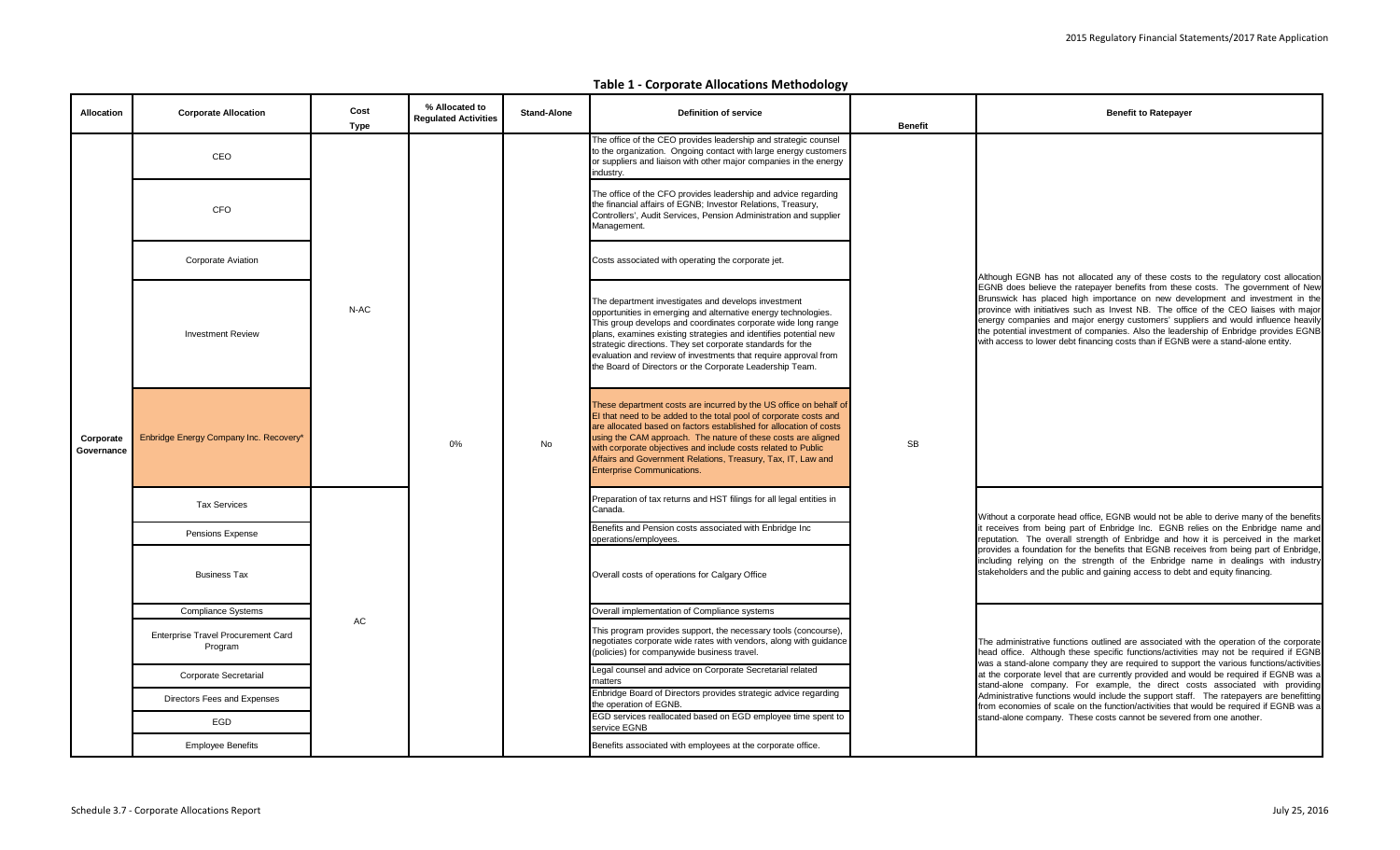| <b>Allocation</b> | <b>Corporate Allocation</b>                                  | Cost<br><b>Type</b> | % Allocated to<br><b>Requlated Activities</b> | <b>Stand-Alone</b> | <b>Definition of service</b>                                                                                                                                                                                                                                                                                                                                                                                                                                                                                                                                                                                                                                                      | <b>Benefit</b> | <b>Benefit to Ratepayer</b>                                                                                                                                                                                                                                                                                                                                                                                                                                                                                                                                                                                                                                                                                           |
|-------------------|--------------------------------------------------------------|---------------------|-----------------------------------------------|--------------------|-----------------------------------------------------------------------------------------------------------------------------------------------------------------------------------------------------------------------------------------------------------------------------------------------------------------------------------------------------------------------------------------------------------------------------------------------------------------------------------------------------------------------------------------------------------------------------------------------------------------------------------------------------------------------------------|----------------|-----------------------------------------------------------------------------------------------------------------------------------------------------------------------------------------------------------------------------------------------------------------------------------------------------------------------------------------------------------------------------------------------------------------------------------------------------------------------------------------------------------------------------------------------------------------------------------------------------------------------------------------------------------------------------------------------------------------------|
|                   | Enbridge Pipeline Inc. Direct Charges                        |                     |                                               |                    | Related to IT services, some accounting, tax payroll, and legal<br>services.                                                                                                                                                                                                                                                                                                                                                                                                                                                                                                                                                                                                      |                |                                                                                                                                                                                                                                                                                                                                                                                                                                                                                                                                                                                                                                                                                                                       |
|                   | <b>Investors Relations</b>                                   | AC                  | 0%                                            | No                 | Maintain the investor relations necessary to enable Enbridge to<br>effectively access the capital markets. Organizes annual<br>shareholder meetings, prepares annual and quarterly reports to<br>shareholders, investment analysts and potential investors in the<br>debt and equity of Enbridge.                                                                                                                                                                                                                                                                                                                                                                                 | SB             | The administrative functions outlined are associated with the operation of the corporate<br>head office. Although these specific functions/activities may not be required if EGNB<br>was a stand-alone company they are required to support the various functions/activities<br>at the corporate level that are currently provided and would be required if EGNB was a<br>stand-alone company. For example, the direct costs associated with providing<br>Administrative functions would include the support staff. The ratepayers are benefitting<br>from economies of scale on the function/activities that would be required if EGNB was a<br>stand-alone company. These costs cannot be severed from one another. |
|                   | Executive VP People and Partners                             | SC                  |                                               |                    | Senior leadership in HR, IT Corporate Secretarial and Corporate<br>Administration services                                                                                                                                                                                                                                                                                                                                                                                                                                                                                                                                                                                        | SB/RB          |                                                                                                                                                                                                                                                                                                                                                                                                                                                                                                                                                                                                                                                                                                                       |
|                   | Other Employee Benefits                                      |                     |                                               |                    | Benefits associated with employees at the corporate office.                                                                                                                                                                                                                                                                                                                                                                                                                                                                                                                                                                                                                       |                |                                                                                                                                                                                                                                                                                                                                                                                                                                                                                                                                                                                                                                                                                                                       |
|                   | Rent & Lease                                                 | AC                  |                                               |                    | The rent and lease costs that are allocated to EGNB are a portion<br>of the rental and lease costs for Enbridge Inc.'s corporate offices,<br>which provides a location for the corporate employees.                                                                                                                                                                                                                                                                                                                                                                                                                                                                               | SB             | Economies of scale allow this service to be provided at a lower rate than if EGNB was<br>required to outsource these activities to consultants.                                                                                                                                                                                                                                                                                                                                                                                                                                                                                                                                                                       |
| Corporate         | <b>Corporate Controller</b>                                  |                     |                                               |                    | Setting accounting policies and practices, preparation and<br>dissemination of consolidated financial results, prepares external<br>reports, maintenance of enterprise wide financial accounting<br>system, implementation of new accounting standards.                                                                                                                                                                                                                                                                                                                                                                                                                           |                |                                                                                                                                                                                                                                                                                                                                                                                                                                                                                                                                                                                                                                                                                                                       |
| Governance        | Public Affairs & Corp Comm.                                  | SC                  | 25%                                           | Yes                | This department provides leadership to support achievement of<br>key corporate and business unit objectives. This encompasses<br>the development of all materials and relationships to maintain the<br>reputation of Enbridge among external and internal stakeholders.<br>Public affairs and corporate communications provide EGNB with<br>access to a broader group of professionals that can provide<br>advice on issues facing EGNB and approaches to address them.<br>In addition, these costs support Enbridge Inc.'s activities to<br>develop plans, messages and relationships that maintain and<br>strengthen the reputation of Enbridge among external<br>stakeholders. | SB/RB          | EGNB relies on the Enbridge reputation. The overall strength of Enbridge and how it is                                                                                                                                                                                                                                                                                                                                                                                                                                                                                                                                                                                                                                |
|                   | <b>Enterprise Communications &amp; Community</b><br>Partners |                     |                                               |                    | Internal Communications is responsible for the governance,<br>planning and execution of company-wide employee<br>communications and internal communication channels (such as<br>the company intranet, employee app and all company forums) that<br>provide employees with the information they need to be engaged<br>company advocates aligned with business objectives.                                                                                                                                                                                                                                                                                                          |                | perceived in the market provides a foundation for the benefits that EGNB receives from<br>being part of Enbridge, including relying on the strength of the Enbridge name in<br>dealings with industry stakeholders and the public.                                                                                                                                                                                                                                                                                                                                                                                                                                                                                    |
|                   | Enterprise Safety & Operational Reliability                  |                     |                                               |                    | The Corporate and Business Communications team is<br>responsible for providing public relations and communications<br>support and advice to the Enterprise, at a corporate level and in<br>support of business units. This includes providing counsel and<br>execution support on advertising, collateral development, public<br>relations and marketing efforts at all levels of the organization.                                                                                                                                                                                                                                                                               |                |                                                                                                                                                                                                                                                                                                                                                                                                                                                                                                                                                                                                                                                                                                                       |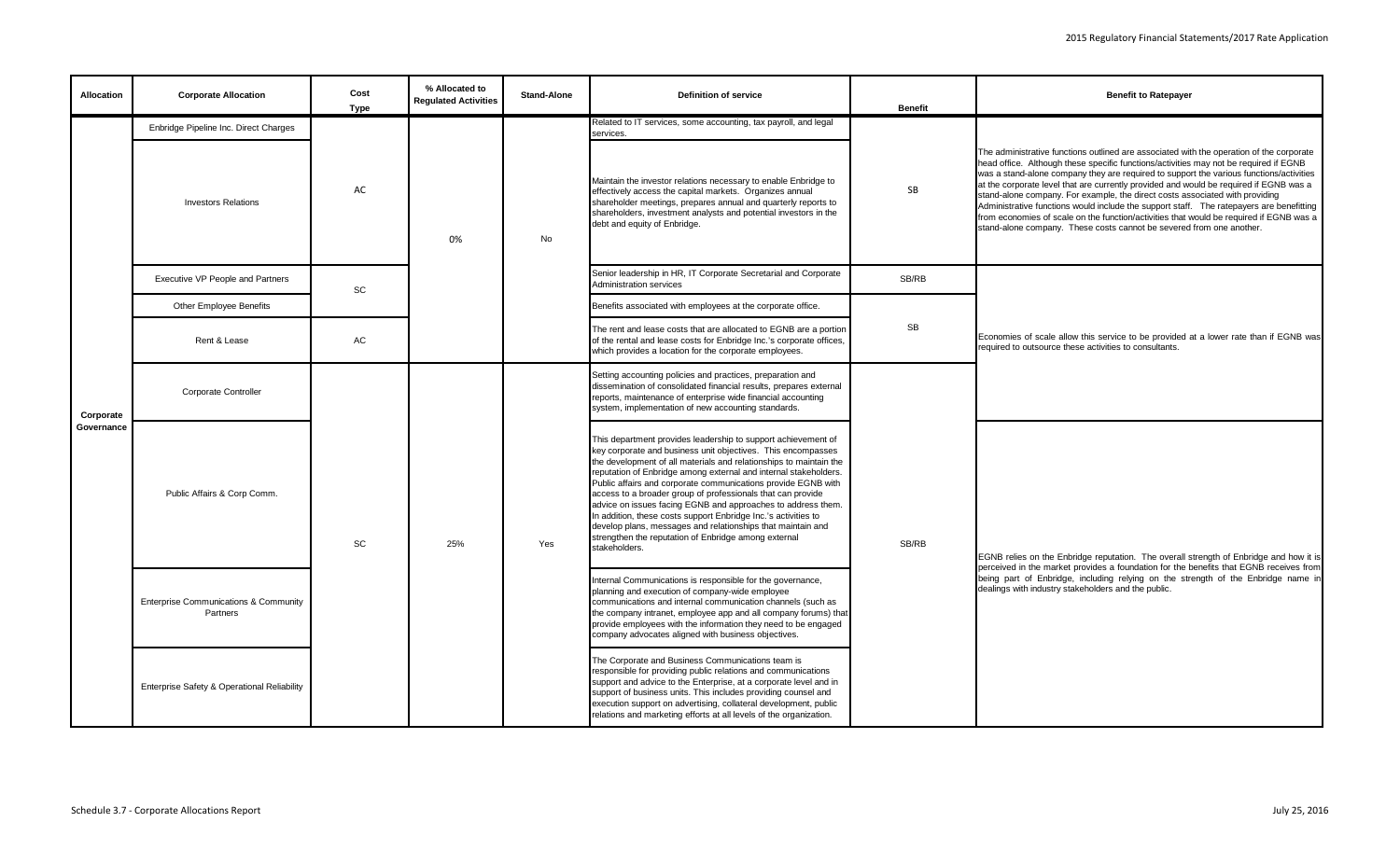| Allocation              | <b>Corporate Allocation</b>             | Cost<br><b>Type</b> | % Allocated to<br><b>Regulated Activities</b> | <b>Stand-Alone</b> | Definition of service                                                                                                                                                                                                                                                                                                                                                                                                                                                                                                                                                                                                                                                                                                                                                                                                                                                                                                                                                                                                                                                                                                                                                                                                                                                                                                                                                       | <b>Benefit</b> | <b>Benefit to Ratepayer</b>                                                                                                                                                                                                                                                                                                  |
|-------------------------|-----------------------------------------|---------------------|-----------------------------------------------|--------------------|-----------------------------------------------------------------------------------------------------------------------------------------------------------------------------------------------------------------------------------------------------------------------------------------------------------------------------------------------------------------------------------------------------------------------------------------------------------------------------------------------------------------------------------------------------------------------------------------------------------------------------------------------------------------------------------------------------------------------------------------------------------------------------------------------------------------------------------------------------------------------------------------------------------------------------------------------------------------------------------------------------------------------------------------------------------------------------------------------------------------------------------------------------------------------------------------------------------------------------------------------------------------------------------------------------------------------------------------------------------------------------|----------------|------------------------------------------------------------------------------------------------------------------------------------------------------------------------------------------------------------------------------------------------------------------------------------------------------------------------------|
|                         | Corp Law General Expenses               |                     |                                               | Yes                | Coordinates and provides corporate-wide legal counsel and<br>consultation to business units. They maintain and update<br>corporate wide policies relating to contract administration,<br>business conduct statements and corporate emergency response<br>plans.                                                                                                                                                                                                                                                                                                                                                                                                                                                                                                                                                                                                                                                                                                                                                                                                                                                                                                                                                                                                                                                                                                             |                |                                                                                                                                                                                                                                                                                                                              |
|                         | Group VP Law                            |                     |                                               |                    | Provides executive level expertise and guidance, as well as<br>overall direction for significant compliance and governance<br>initiatives.                                                                                                                                                                                                                                                                                                                                                                                                                                                                                                                                                                                                                                                                                                                                                                                                                                                                                                                                                                                                                                                                                                                                                                                                                                  |                | EGNB relies on the Enbridge reputation. The overall strength of Enbridge and how it is<br>perceived in the market provides a foundation for the benefits that EGNB receives from<br>being part of Enbridge, including relying on the strength of the Enbridge name in<br>dealings with industry stakeholders and the public. |
|                         | Compliance Group Law                    |                     |                                               | No                 | Group's primary focus is communication, training, monitoring,<br>investigating, tracking and reporting of compliance assurance<br>activities necessary to promote enterprise wide adherence to the<br>Enbridge Compliance Program.                                                                                                                                                                                                                                                                                                                                                                                                                                                                                                                                                                                                                                                                                                                                                                                                                                                                                                                                                                                                                                                                                                                                          |                |                                                                                                                                                                                                                                                                                                                              |
| Corporate<br>Governance | Public, Government & Aboriginal Affairs | SC                  | 25%                                           | Yes                | The Industry Relations & CSR service provides the required<br>affiliate representation to major energy stakeholders e.g.<br>suppliers, industry associations, and other energy companies in<br>the energy industry.<br>It supports this service by providing the required representation<br>with community stakeholder and interest groups, specifically<br>related to, but not exclusive to educational institutions,<br>environmental interest groups, health and safety organizations,<br>officials and committees and various industry associations.<br>Corporate Social Responsibility (CSR) is an enterprise-wide<br>function that manages the effectiveness with which the company<br>meets its obligations, and achieves its objectives, with respect to<br>being a responsible and good corporate citizen. More specifically<br>the CSR function is responsible for public reporting and disclosure<br>on the company's non-financial performance according to<br>generally accepted guidelines for corporate reporting on social,<br>environmental and governance issues. The Government Relations<br>service ensures Enbridge's interests are heard by government<br>(federal, provincial and municipal) officials, departments and<br>committees. It supports this service by meeting with government<br>representatives on major issues affecting the company. | SB/RB          | Economies of scale allow this service to be provided at a lower rate than if EGNB was<br>equired to outsource these activities to consultants.                                                                                                                                                                               |
|                         | Corporate IT                            |                     |                                               |                    | Responsible for providing systems to support the overall<br>requirements of Enbridge Corporate Office by providing systems,<br>tools, and project management.                                                                                                                                                                                                                                                                                                                                                                                                                                                                                                                                                                                                                                                                                                                                                                                                                                                                                                                                                                                                                                                                                                                                                                                                               |                |                                                                                                                                                                                                                                                                                                                              |
|                         | Corporate Development Management        |                     |                                               |                    | Provides senior leadership and advice regarding the strategic<br>affairs of the company. This office also oversees the activities of<br>corporate strategy and investment review of the various<br>businesses.                                                                                                                                                                                                                                                                                                                                                                                                                                                                                                                                                                                                                                                                                                                                                                                                                                                                                                                                                                                                                                                                                                                                                              |                |                                                                                                                                                                                                                                                                                                                              |
|                         | Records Management Law                  | SC                  | 25%                                           | No                 | Responsible for the establishment and maintenance of Enbridge<br>(physical and electronic) records. This includes providing<br>strategies, policies, standards, tools, and program management<br>including compliance monitoring to support records management.                                                                                                                                                                                                                                                                                                                                                                                                                                                                                                                                                                                                                                                                                                                                                                                                                                                                                                                                                                                                                                                                                                             |                | Economies of scale allow this service to be provided at a lower rate than if EGNB was<br>required to outsource these activities to consultants.                                                                                                                                                                              |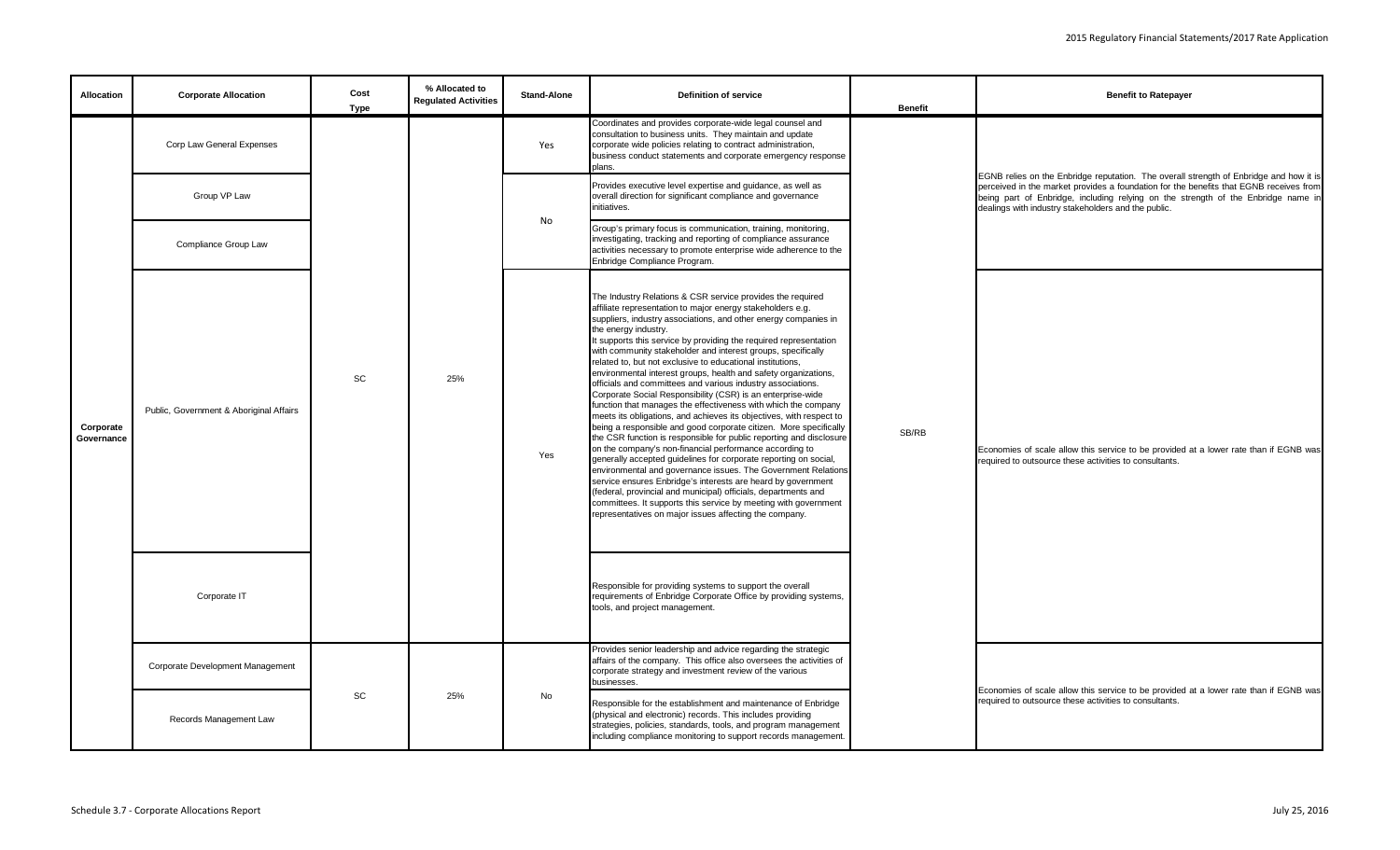| <b>Allocation</b>       | <b>Corporate Allocation</b>        | Cost<br>Type | % Allocated to<br><b>Regulated Activities</b> | <b>Stand-Alone</b> | <b>Definition of service</b>                                                                                                                                                                                                                                                                                                                                                                                                                                                                                                                                                                                                                                   | <b>Benefit</b> | <b>Benefit to Ratepayer</b>                                                                                                                                                                                                                                                                                                                                                                                               |
|-------------------------|------------------------------------|--------------|-----------------------------------------------|--------------------|----------------------------------------------------------------------------------------------------------------------------------------------------------------------------------------------------------------------------------------------------------------------------------------------------------------------------------------------------------------------------------------------------------------------------------------------------------------------------------------------------------------------------------------------------------------------------------------------------------------------------------------------------------------|----------------|---------------------------------------------------------------------------------------------------------------------------------------------------------------------------------------------------------------------------------------------------------------------------------------------------------------------------------------------------------------------------------------------------------------------------|
|                         | <b>Corp Secretarial Legal Fees</b> | DC           | 100%                                          | Yes                | This group is responsible for the efficient administration of<br>Enbridge, particularly with regard to ensuring compliance with<br>statutory and regulatory requirements related to filings and dealing<br>with securities and exchange commissions and for ensuring that<br>decisions by the Board of Directors are implemented.                                                                                                                                                                                                                                                                                                                              |                | Limits the number of external legal service providers to allow efficiency of outside legal<br>services and volume based fee reductions.                                                                                                                                                                                                                                                                                   |
|                         | <b>Insurance Risk</b>              |              |                                               |                    | Responsible for identifying corporate risks relating to insurance<br>premiums.                                                                                                                                                                                                                                                                                                                                                                                                                                                                                                                                                                                 |                |                                                                                                                                                                                                                                                                                                                                                                                                                           |
|                         | <b>Risk Assessment</b>             |              |                                               |                    | The Risk Assessment and Management service is responsible for<br>identifying corporate risks, supply and demand risks, operational<br>risks, and external risks, understanding their implications and<br>developing mitigation strategies. The Enterprise Risk Department<br>supports this service by assuming responsibility for assessing,<br>advising on and executing transactions related to mitigating the<br>financial market risk. In addition, the Enterprise Risk Department<br>monitors the credit risk exposure and reports all risk exposures to<br>the Corporate Leadership Team, affiliate Executives and Audit,<br>Finance and Risk Committee. | SB             | Risk management is beneficial to ratepayers to ensure that EGNB does not take on an<br>inappropriate amount of risk that may impact the short and long-term viability of EGNB.<br>This expertise is highly specialized and EGNB would not have internal resources to fulfill<br>this service and could pose significant risk if it was not available. External resources<br>would cost more than current costs allocated. |
|                         | Treasury                           |              |                                               |                    | Responsible for ensuring optimal liquidity for the long-term and<br>short term.                                                                                                                                                                                                                                                                                                                                                                                                                                                                                                                                                                                |                |                                                                                                                                                                                                                                                                                                                                                                                                                           |
| Corporate<br>Governance | Corporate Performance Management   |              |                                               |                    | Responsible for Budgets & Forecasts for Enbridge Inc. as well as<br>the annual consolidated budget, LRP and forecasting of all BU's.                                                                                                                                                                                                                                                                                                                                                                                                                                                                                                                           |                |                                                                                                                                                                                                                                                                                                                                                                                                                           |
|                         |                                    | DC           | 100%                                          | Yes                | Property Insurance protects against most risks to EGNB's<br>property.                                                                                                                                                                                                                                                                                                                                                                                                                                                                                                                                                                                          |                |                                                                                                                                                                                                                                                                                                                                                                                                                           |
|                         |                                    |              |                                               |                    | Liability Insurance protects EGNB against liability claims.                                                                                                                                                                                                                                                                                                                                                                                                                                                                                                                                                                                                    |                |                                                                                                                                                                                                                                                                                                                                                                                                                           |
|                         |                                    |              |                                               |                    | Automobile Insurance protects EGNB's vehicles against<br>physical damage and liabilities resulting from traffic accidents.                                                                                                                                                                                                                                                                                                                                                                                                                                                                                                                                     |                |                                                                                                                                                                                                                                                                                                                                                                                                                           |
|                         | <b>Insurance Premiums</b>          |              |                                               |                    | Executive Risk insurance mitigates the personal responsibility<br>of EGNB's representatives. (Partially disallowed for 2016.)                                                                                                                                                                                                                                                                                                                                                                                                                                                                                                                                  | DB/SB          | These insurance policies would be negotiated on economies of scale therefore lower                                                                                                                                                                                                                                                                                                                                        |
|                         |                                    |              |                                               |                    | Fiduciary Risk Insurance protects EGNB against claims<br>against pension and savings plans.                                                                                                                                                                                                                                                                                                                                                                                                                                                                                                                                                                    |                | premiums than if negotiated individually.                                                                                                                                                                                                                                                                                                                                                                                 |
|                         |                                    |              |                                               |                    | Crime Insurance covers EGNB's losses due to criminal<br>victimization.                                                                                                                                                                                                                                                                                                                                                                                                                                                                                                                                                                                         |                |                                                                                                                                                                                                                                                                                                                                                                                                                           |
|                         |                                    |              |                                               |                    | Professional Liability mitigates the personal responsibility of<br>EGNB's representatives.                                                                                                                                                                                                                                                                                                                                                                                                                                                                                                                                                                     |                |                                                                                                                                                                                                                                                                                                                                                                                                                           |
|                         |                                    |              |                                               |                    | Broker Insurance covers the Broker's commission for arranging<br>EGNB's insurance coverage.                                                                                                                                                                                                                                                                                                                                                                                                                                                                                                                                                                    |                |                                                                                                                                                                                                                                                                                                                                                                                                                           |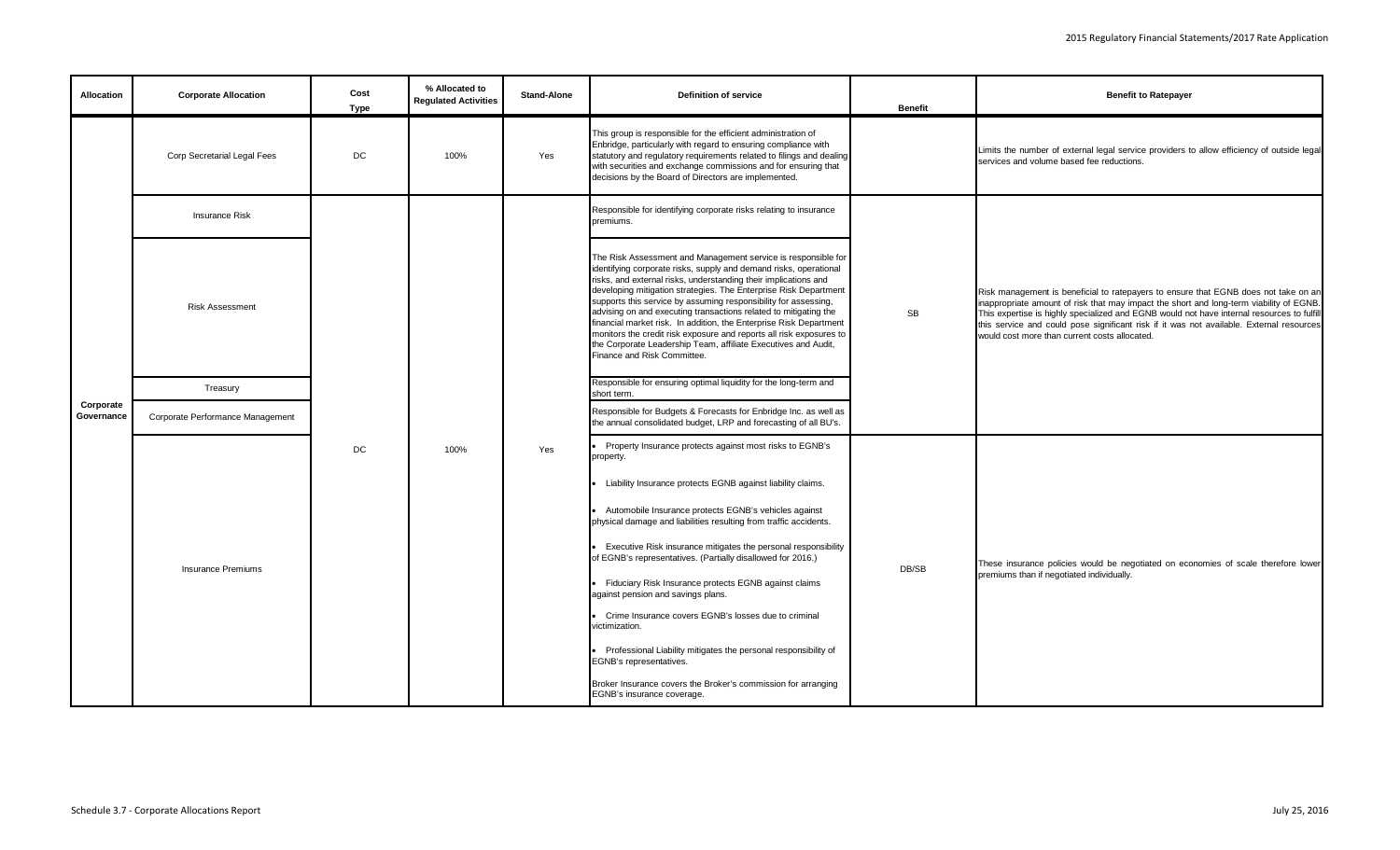| <b>Allocation</b>         | <b>Corporate Allocation</b>         | Cost<br><b>Type</b> | % Allocated to<br><b>Regulated Activities</b> | <b>Stand-Alone</b> | <b>Definition of service</b>                                                                                                                                                                                                                                                                                                                                                                                                                                                                                                                                                 | <b>Benefit</b> | <b>Benefit to Ratepayer</b>                                                                                                                                                                                                                                                                                                                                                                                                                                                                                                                                                                                                                                                                                                                                                                                                                                                |
|---------------------------|-------------------------------------|---------------------|-----------------------------------------------|--------------------|------------------------------------------------------------------------------------------------------------------------------------------------------------------------------------------------------------------------------------------------------------------------------------------------------------------------------------------------------------------------------------------------------------------------------------------------------------------------------------------------------------------------------------------------------------------------------|----------------|----------------------------------------------------------------------------------------------------------------------------------------------------------------------------------------------------------------------------------------------------------------------------------------------------------------------------------------------------------------------------------------------------------------------------------------------------------------------------------------------------------------------------------------------------------------------------------------------------------------------------------------------------------------------------------------------------------------------------------------------------------------------------------------------------------------------------------------------------------------------------|
|                           | Audit Services (Calgary)            | N-AC                | 0%                                            |                    | Audit Services performs financial, compliance, information<br>technology and operations audits and manages the staff devoted<br>to specific business units.                                                                                                                                                                                                                                                                                                                                                                                                                  | SB/RB          | Provides assurance to ratepayers that EGNB is following all the requirements of GAAP<br>and requlatory compliance. The Toronto office provides direct services relating to<br>regulatory financials whereas the Calgary office provides services for both regulatory<br>and non-regulated accounting services. The ratepayers benefit from the economies of                                                                                                                                                                                                                                                                                                                                                                                                                                                                                                                |
|                           | Audit Services (Toronto)            | <b>DC</b>           | 100%                                          |                    |                                                                                                                                                                                                                                                                                                                                                                                                                                                                                                                                                                              |                | scale and pay significantly less than if these activities were outsourced to consultants.                                                                                                                                                                                                                                                                                                                                                                                                                                                                                                                                                                                                                                                                                                                                                                                  |
| Corporate<br>Governance   | Stock Based Compensation (Indirect) | <b>SC</b>           | 10%                                           |                    | Stock based compensation refers to compensation that is made<br>in the form of stock options. Individuals at the Director level and<br>above within Enbridge Inc. would typically be eligible for this<br>compensation. As stock based compensation forms part of a                                                                                                                                                                                                                                                                                                          |                | Enbridge like many companies offers its executive stock options. These options are an<br>important part of the compensation packages to attract high level executives with<br>extensive experience and qualifications. If removed, the stock options would have to be                                                                                                                                                                                                                                                                                                                                                                                                                                                                                                                                                                                                      |
|                           | Stock Based Compensation (Direct)   | DC                  | 100%                                          |                    | competitive total compensation package for Enbridge Inc.<br>employees, it supports the overall operations of Enbridge Inc. and<br>Enbridge Inc.'s ability to attract and retain properly skilled<br>employees.                                                                                                                                                                                                                                                                                                                                                               | <b>SB</b>      | replaced by more costly compensation. EGNB benefits from being part of ar<br>organization that has a highly qualified management team and this benefit is passed on<br>to the ratepayer.                                                                                                                                                                                                                                                                                                                                                                                                                                                                                                                                                                                                                                                                                   |
|                           | EEP Charge (IT Shared Services)     | N-AC                | 0%                                            |                    | IT shared services provided by Enbridge Pipeline Inc on behalf of<br>Enbridge.                                                                                                                                                                                                                                                                                                                                                                                                                                                                                               |                |                                                                                                                                                                                                                                                                                                                                                                                                                                                                                                                                                                                                                                                                                                                                                                                                                                                                            |
|                           | <b>Enterprise Architect</b>         |                     |                                               | Yes                | The enterprise architecture department develops and monitors<br>enterprise wide strategies, policies and standards for information<br>technology.                                                                                                                                                                                                                                                                                                                                                                                                                            |                | The initial capital investment for information technology is very high and would require<br>additional staffing to operate and maintain the systems. Although EGNB, as a stand-<br>alone company, could operate with less complex information technology, the costs<br>associated with initial capital investment and additional staff requirements would be<br>equal or greater than the allocation currently paid for a high end information technology<br>service offered by Enbridge. Ratepayers benefit from the use of best in class technology<br>at a lower or equivalent priced technology. EGNB benefits from these services through<br>use of Enbridge access to current information technology approaches, application<br>suites, data storage in Toronto, software updates, training, etc. which are rolled out and<br>governed by this corporate department. |
| Information<br>Technology | IT ES EMC                           | <b>SC</b>           | 50%                                           |                    | The IT Enterprise Service Enterprise Content Management (ECM)<br>Department is responsible for designing, implementing and<br>managing our content management systems. These systems<br>ensure that Enbridge information is appropriately managed in<br>accordance with the content management and retention policies<br>and guidelines provided by the Corporate Law department.<br>Management of these systems and their content in accordance<br>with the retention policies ensures supports Enbridge's information<br>retention, discovery and disclosure requirements. | SB/RB          | The initial capital investment for information technology is very high and would require<br>additional staffing to operate and maintain the systems. Although EGNB, as a stand-<br>alone company, could operate with less complex information technology, the costs<br>associated with initial capital investment and additional staff requirements would be<br>equal or greater than the allocation currently paid for a high end information technology                                                                                                                                                                                                                                                                                                                                                                                                                  |
|                           | IT ISS Management                   |                     |                                               |                    | Responsible for ensuring that appropriate financial, resource,<br>project and service management processes and procedures are<br>in place within IT Infrastructure Shared Services. As well as<br>ensuring the processes exist, the department is responsible for<br>ensuring that the processes are used and that they are effective<br>and efficient                                                                                                                                                                                                                       |                | service offered by Enbridge. Ratepayers benefit from the use of best in class technology<br>at a lower or equivalent priced technology. EGNB benefits from these services through<br>use of Enbridge access to current information technology approaches, application<br>suites, data storage in Toronto, software updates, training, etc. which are rolled out and<br>governed by this corporate department.                                                                                                                                                                                                                                                                                                                                                                                                                                                              |
|                           | Knowledge Management                |                     |                                               |                    | Responsible for developing, maintaining and publishing records<br>and information management policies and procedures.                                                                                                                                                                                                                                                                                                                                                                                                                                                        |                |                                                                                                                                                                                                                                                                                                                                                                                                                                                                                                                                                                                                                                                                                                                                                                                                                                                                            |
|                           | <b>CIO</b>                          | <b>DC</b>           | 100%                                          |                    | Responsible for setting corporate strategy and standards with<br>respect to the use of Information Technology. Responsible for<br>determining what information technology tools and approaches<br>should be used across the business units to maximize efficiency<br>and effectiveness in that delivery function.                                                                                                                                                                                                                                                            |                | The cost of outsourcing technology information expertise would be significantly higher<br>than the amount allocated to EGNB.                                                                                                                                                                                                                                                                                                                                                                                                                                                                                                                                                                                                                                                                                                                                               |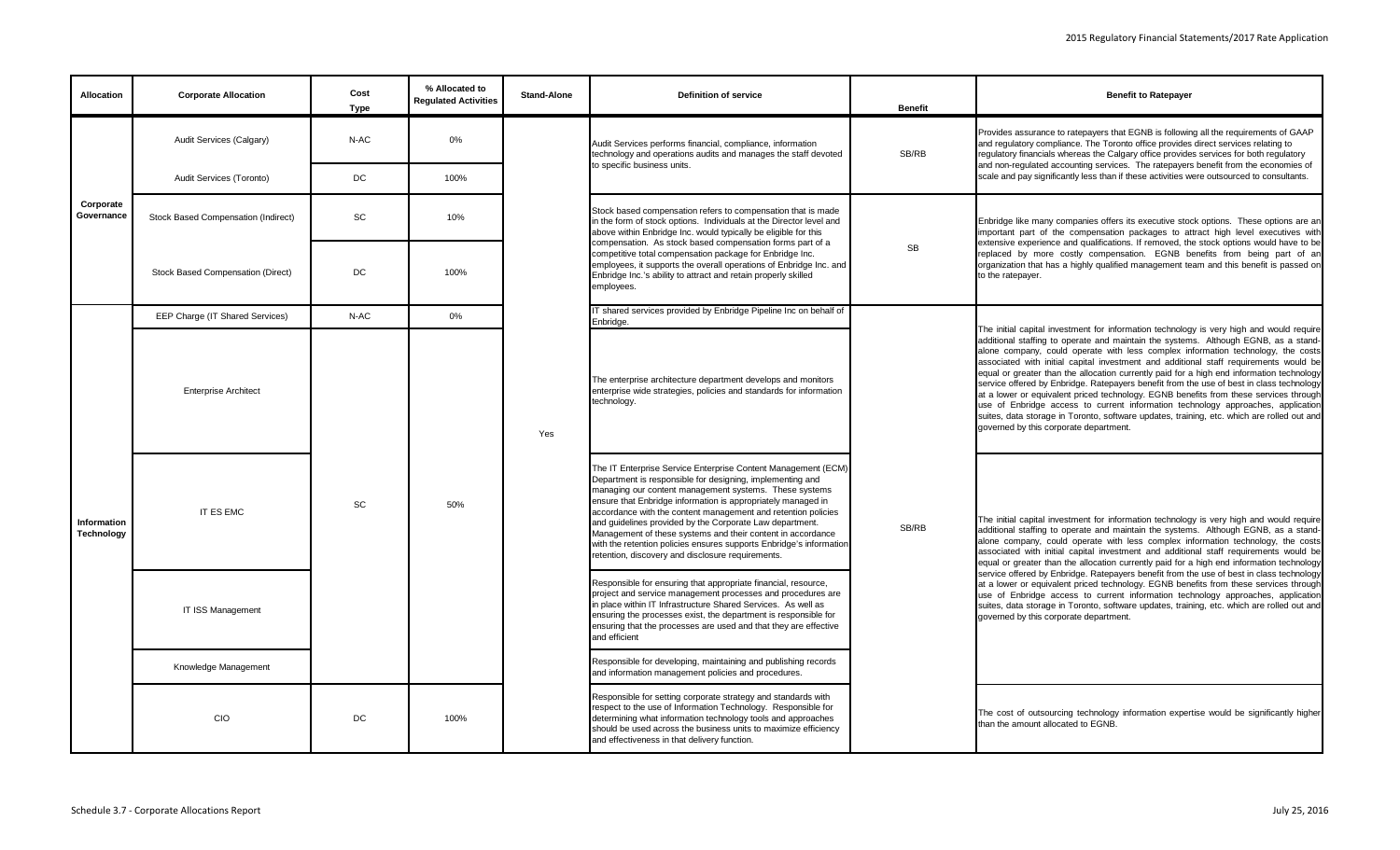| <b>Allocation</b>         | <b>Corporate Allocation</b>               | Cost              | % Allocated to<br><b>Regulated Activities</b> | <b>Stand-Alone</b> | <b>Definition of service</b>                                                                                                                                                                                                                                                                                                                                                                                                                                                                                                                                                                                                          | <b>Benefit</b> | <b>Benefit to Ratepayer</b>                                                                                                                     |
|---------------------------|-------------------------------------------|-------------------|-----------------------------------------------|--------------------|---------------------------------------------------------------------------------------------------------------------------------------------------------------------------------------------------------------------------------------------------------------------------------------------------------------------------------------------------------------------------------------------------------------------------------------------------------------------------------------------------------------------------------------------------------------------------------------------------------------------------------------|----------------|-------------------------------------------------------------------------------------------------------------------------------------------------|
|                           | Depreciation                              | <b>Type</b><br>DC | 100%                                          |                    | Depreciation on Enbridge Inc. enterprise wide systems which<br>EGNB would gain value from relating to IT programs such as:<br>Enterprise, Oracle, IAM, PeopleSoft.                                                                                                                                                                                                                                                                                                                                                                                                                                                                    | SB/RB          |                                                                                                                                                 |
|                           | Depreciation Risk Management              |                   |                                               |                    | Responsible for identifying corporate risks relating to Information<br>technology.                                                                                                                                                                                                                                                                                                                                                                                                                                                                                                                                                    |                |                                                                                                                                                 |
|                           | Enterprise Financial System (EFS) Support |                   |                                               |                    | Enterprise Financial System is a suite of common systems and<br>business processes, i.e. Oracle for financials, Khalix for<br>budgeting.                                                                                                                                                                                                                                                                                                                                                                                                                                                                                              |                |                                                                                                                                                 |
|                           | <b>HR Business Solution Services</b>      |                   |                                               |                    | The support services for all IT programs relating to HR, i.e.<br>PeopleSoft.                                                                                                                                                                                                                                                                                                                                                                                                                                                                                                                                                          |                |                                                                                                                                                 |
|                           | <b>HRIS Services</b>                      |                   |                                               |                    | The HRIS Program Management and Development service<br>provides consulting services for support of the development and<br>management of on-going HRIS and other HR technology system<br>projects, including design, development, implementation and<br>coordination of project teams.                                                                                                                                                                                                                                                                                                                                                 |                | The cost of outsourcing technology information expertise would be significantly higher<br>than the amount allocated to EGNB.                    |
|                           | <b>IAM System</b>                         |                   |                                               |                    | Program related used for on-boarding of new staff.                                                                                                                                                                                                                                                                                                                                                                                                                                                                                                                                                                                    |                |                                                                                                                                                 |
|                           | Acquisitions                              |                   |                                               |                    | Responsible for assessing the impact to IT of potential<br>acquisitions and then support during the onboarding of the<br>acquired business by providing IT systems, tools and project<br>management.                                                                                                                                                                                                                                                                                                                                                                                                                                  |                |                                                                                                                                                 |
|                           | <b>IT Security Operations</b>             |                   |                                               |                    | Responsible for operating the Enterprise Security Operations<br>Center in Calgary as well as the systems and programs that<br>monitor Enbridge's technical infrastructure for security threats and<br>attacks. This team performs these monitoring activities and<br>required responses 24 hours a day.                                                                                                                                                                                                                                                                                                                               |                |                                                                                                                                                 |
| Information<br>Technology | <b>IT Application Operations</b>          | DC                | 100%                                          | Yes                | Provides application support required for Enbridge's daily<br>operations. This includes core business applications such as<br>corporate information systems, the systems used to schedule and<br>monitor pipelines and invoice customers, specialized systems that<br>support the unique business requirements of departments and<br>standard desktop applications. Activities consist of system<br>administration (software upgrades, patches & active monitoring to<br>ensure availability and reliability targets are met), database<br>administration (ensuring integrity and availability) and application<br>technical support. | SB/RB          |                                                                                                                                                 |
|                           | Public Web Systems                        |                   |                                               |                    | Responsible for providing systems to support the overall public<br>internet requirements of Enbridge by providing systems, tools,<br>and project management. The systems portfolio that supports the<br>public web systems service includes Site Core Content Mgmt.<br>System and Google Analytics.                                                                                                                                                                                                                                                                                                                                   |                | Economies of scale allow this service to be provided at a lower rate than if EGNB was<br>required to outsource these activities to consultants. |
|                           | <b>IT Security</b>                        |                   |                                               |                    | Responsible for IT security governance and planning,<br>maintenance of a core set of security policies, detection of<br>security threats and vulnerabilities, assessment of security risks,<br>managing IT Risk Management policy compliance, planning and<br>execution of security awareness program.                                                                                                                                                                                                                                                                                                                                |                |                                                                                                                                                 |
|                           | IT Planning and Governance                |                   |                                               |                    | Responsible for ensuring that IT projects, finances and resources<br>are effectively planned, forecast and managed across all of<br>Enbridge.                                                                                                                                                                                                                                                                                                                                                                                                                                                                                         |                |                                                                                                                                                 |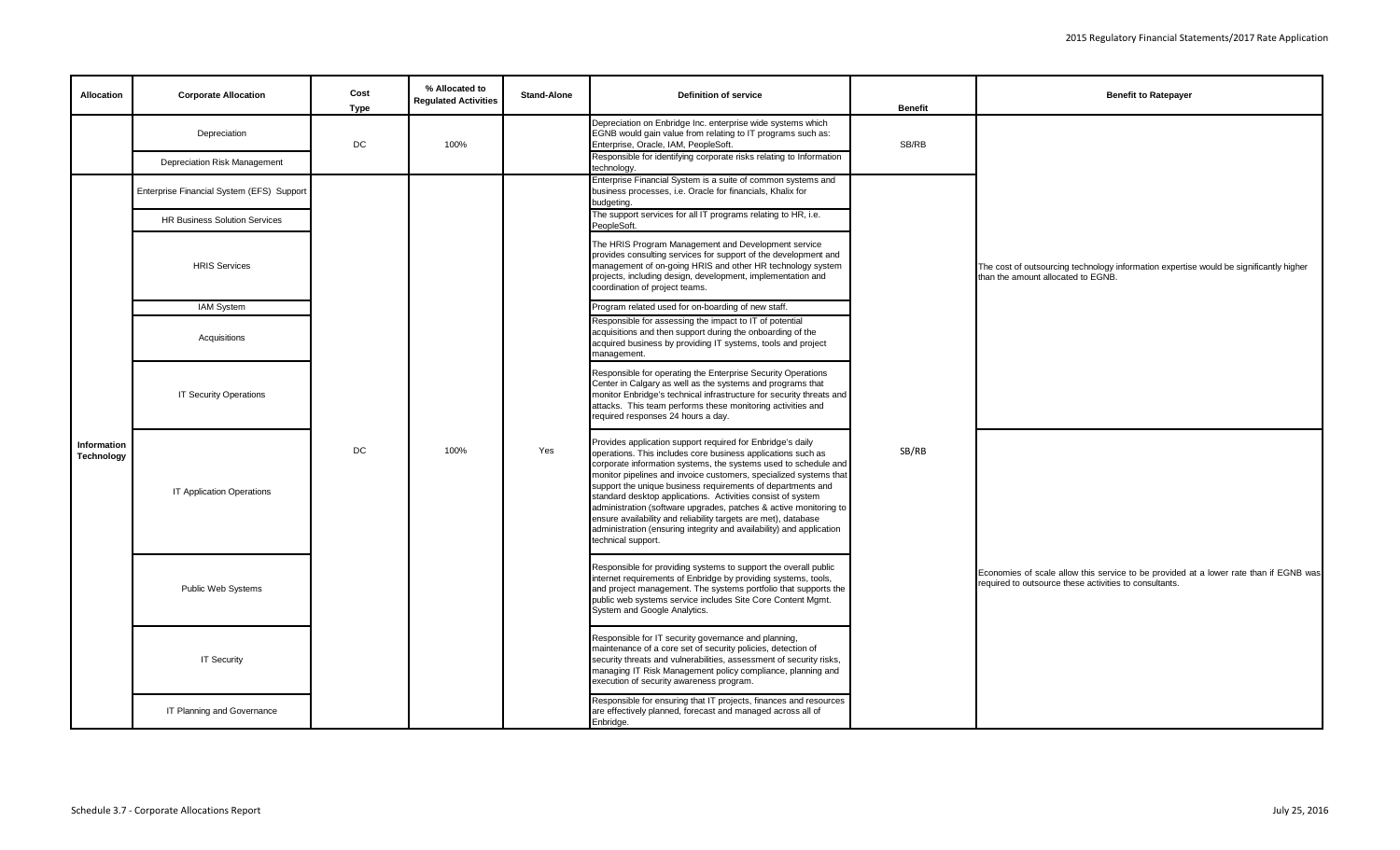| <b>Allocation</b> | <b>Corporate Allocation</b> | Cost<br><b>Type</b> | % Allocated to<br><b>Regulated Activities</b> | <b>Stand-Alone</b> | <b>Definition of service</b>                                                                                                                                                                                                                                                                                                                                                                                                                                                                                                                                          | <b>Benefit</b> | <b>Benefit to Ratepayer</b>                                                           |
|-------------------|-----------------------------|---------------------|-----------------------------------------------|--------------------|-----------------------------------------------------------------------------------------------------------------------------------------------------------------------------------------------------------------------------------------------------------------------------------------------------------------------------------------------------------------------------------------------------------------------------------------------------------------------------------------------------------------------------------------------------------------------|----------------|---------------------------------------------------------------------------------------|
|                   | IT ISS Service Support      |                     |                                               |                    | Responsible for the systems and processes that support IT<br>operations across the Enterprise. They provide services such as<br>the IT Service Desk, Incident Management and Response,<br>Problem Management and Response and Asset Management.<br>The IT ISS Service Support Department performs these<br>monitoring activities and responds 24 hours a day, every day of<br>the year.                                                                                                                                                                               |                |                                                                                       |
|                   | <b>IT ISS Network</b>       |                     |                                               |                    | Responsible for the systems and processes that provide network<br>services for data and voice (telephones) across the Enterprise.<br>These services are required for Enbridge to perform all of its<br>business and support activities. Without the network Enbridge<br>cannot operate its pipelines, gas processing and gas distribution<br>systems, nor can it perform any administrative services like<br>collecting or paying invoices. The IT ISS Network Operations<br>Department supports and operates these systems 24 hours a<br>day, every day of the year. |                |                                                                                       |
| Information       | IT ISS Core Infrastructure  |                     |                                               |                    | Responsible for operating our data centers and the systems that<br>reside with them. Our primary data centers are in Edmonton,<br>Toronto and Houston, with smaller data centers in Thorold, Dallas<br>and many other locations. These data centers house our critical<br>business systems like PipeLink in LP and CIS in GD as well as<br>our many business support systems like Oracle Financials,<br>PeopleSoft and email. The IT Core Infrastructure Department<br>supports and operates these facilities and systems 24 hours a<br>day, every day of the year.   |                | Economies of scale allow this service to be provided at a lower rate than if EGNB was |
| Technology        | Core Infrastructure         | DC                  | 100%                                          | Yes                | US invoices budgeted and managed centrally through CORP for<br>Server Support Team (Unix, Windows), Core Infrastructure<br>Architecture & Engineering, Datacenter Services, Enterprise Data<br>Storage & Backup, DBA Support, Virtualization Administration.<br>This budget was previously included in IT ISS Core Infrastructure.<br>These charges could not be paid through the CORP cost centre<br>due to accounts payable tax considerations.                                                                                                                     | SB/RB          | required to outsource these activities to consultants.                                |
|                   | <b>Network Operations</b>   |                     |                                               |                    | US invoices budgeted and managed centrally through CORP for<br>Network Architecture & Planning, Network Administration, US<br>Infrastructure Team, Remote Data Circuits and Office Telephone<br>(including long distance) Costs<br>Other Telecommunication Costs. This budget was previously<br>included in IT ISS Network. These charges could not be paid<br>through the CORP cost centre due to accounts payable tax<br>considerations.                                                                                                                            |                |                                                                                       |
|                   | <b>Desktop Services</b>     |                     |                                               |                    | US invoices budgeted and managed centrally through CORP<br>Desktop Services and Messaging Administration. This budget<br>was previously included in IT Security Operations. They are now<br>shared with IT ES Desktop Services and IT ISS Service Support<br>in CORP. These charges could not be paid through the CORP<br>cost centre due to accounts payable tax considerations.                                                                                                                                                                                     |                |                                                                                       |
|                   | <b>IT LP Acquisitions</b>   |                     |                                               |                    | Responsible for the analysis and procurement of IT systems and<br>software for business units throughout the enterprise.                                                                                                                                                                                                                                                                                                                                                                                                                                              |                |                                                                                       |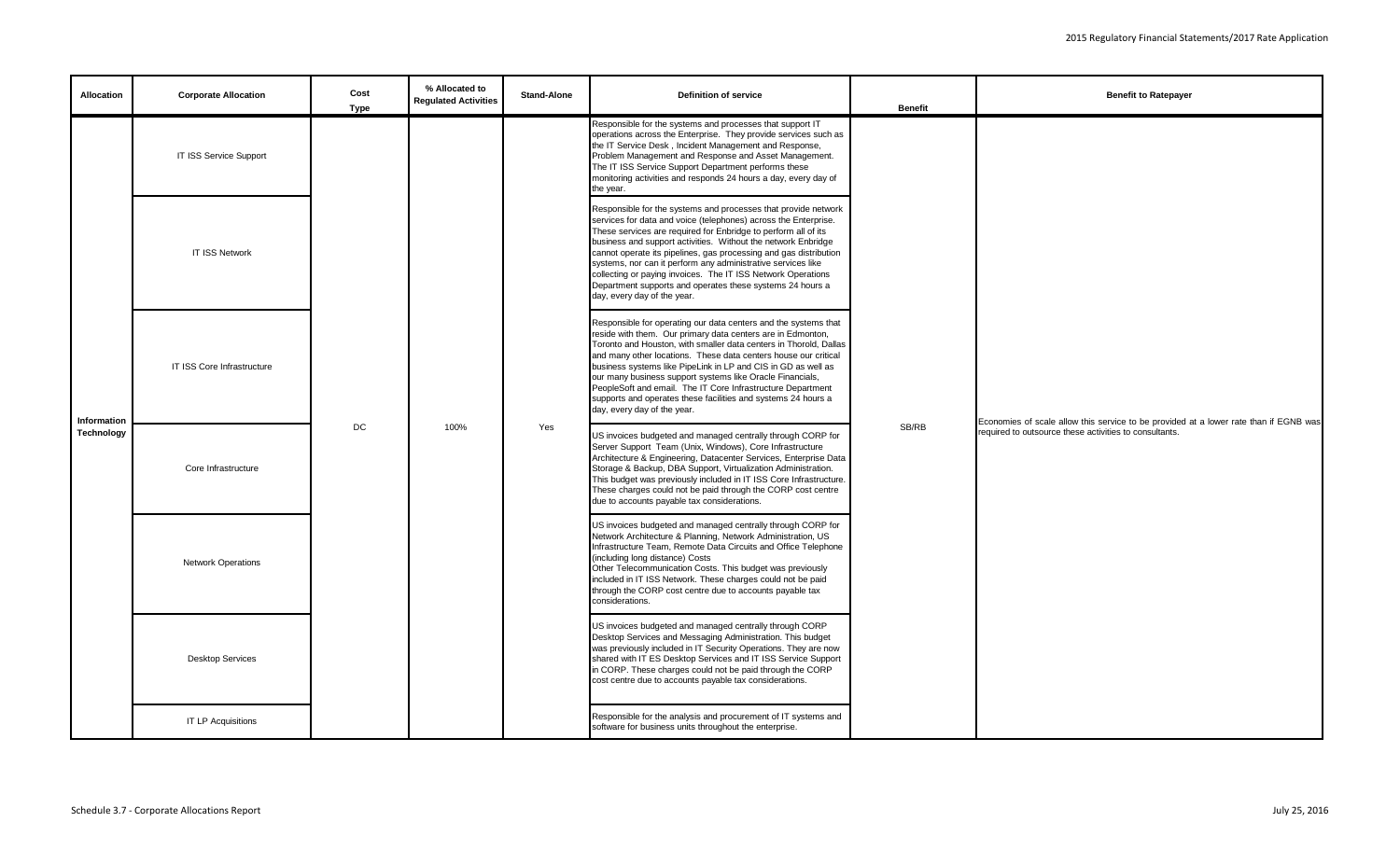| <b>Allocation</b>         | <b>Corporate Allocation</b>         | Cost<br><b>Type</b> | % Allocated to<br><b>Regulated Activities</b> | <b>Stand-Alone</b> | <b>Definition of service</b>                                                                                                                                                                                                                                                                                                                                                                                                                                                                                                                                                                                                                                                                                                                                                                                                                                                                                                                                                                                                                                                      | <b>Benefit</b> | <b>Benefit to Ratepayer</b>                                                                                                                                                                                                                                                                                                                                                                                                                                                                                                                                                                                                                                                                                                                                                                            |
|---------------------------|-------------------------------------|---------------------|-----------------------------------------------|--------------------|-----------------------------------------------------------------------------------------------------------------------------------------------------------------------------------------------------------------------------------------------------------------------------------------------------------------------------------------------------------------------------------------------------------------------------------------------------------------------------------------------------------------------------------------------------------------------------------------------------------------------------------------------------------------------------------------------------------------------------------------------------------------------------------------------------------------------------------------------------------------------------------------------------------------------------------------------------------------------------------------------------------------------------------------------------------------------------------|----------------|--------------------------------------------------------------------------------------------------------------------------------------------------------------------------------------------------------------------------------------------------------------------------------------------------------------------------------------------------------------------------------------------------------------------------------------------------------------------------------------------------------------------------------------------------------------------------------------------------------------------------------------------------------------------------------------------------------------------------------------------------------------------------------------------------------|
| Information<br>Technology | <b>Productivity Services</b>        | DC                  | 100%                                          | Yes                | US invoices budgeted and managed centrally through CORP<br>Meeting Room Collaboration and AV, Mobility Services (includes<br>BES server and monthly operating costs for cellular devices). This<br>budget was previously included in IT Security Operations. They<br>are now shared with IT ES Desktop Services and IT ISS Service<br>Support in CORP. These charges could not be paid through the<br>CORP cost centre due to accounts payable tax considerations.                                                                                                                                                                                                                                                                                                                                                                                                                                                                                                                                                                                                                | SB/RB          | Economies of scale allow this service to be provided at a lower rate than if<br>EGNB was required to outsource these activities to consultants.                                                                                                                                                                                                                                                                                                                                                                                                                                                                                                                                                                                                                                                        |
|                           | <b>IT ES Desktop Services</b>       |                     |                                               |                    | US invoices budgeted and managed centrally through CORP<br>Desktop Services and Messaging Administration. This budget<br>was previously included in IT Security Operations.                                                                                                                                                                                                                                                                                                                                                                                                                                                                                                                                                                                                                                                                                                                                                                                                                                                                                                       |                |                                                                                                                                                                                                                                                                                                                                                                                                                                                                                                                                                                                                                                                                                                                                                                                                        |
|                           | <b>Enterprise Operations</b>        |                     |                                               |                    | Enterprise infrastructure and application monitoring, 24 X 7<br>service. Major Incident response enterprise wide.                                                                                                                                                                                                                                                                                                                                                                                                                                                                                                                                                                                                                                                                                                                                                                                                                                                                                                                                                                 |                |                                                                                                                                                                                                                                                                                                                                                                                                                                                                                                                                                                                                                                                                                                                                                                                                        |
|                           | <b>Organizational Effectiveness</b> |                     |                                               |                    | Provides the learning framework that supports the organization's<br>business strategy and ensures appropriate leadership skills and<br>succession development, career and performance management                                                                                                                                                                                                                                                                                                                                                                                                                                                                                                                                                                                                                                                                                                                                                                                                                                                                                  |                |                                                                                                                                                                                                                                                                                                                                                                                                                                                                                                                                                                                                                                                                                                                                                                                                        |
|                           | <b>Total Compensation (HR)</b>      |                     |                                               |                    | Development and execution of the total compensation strategy<br>through managing the analysis, design, implementation,<br>communication and automation of pay systems, perquisites,<br>benefits and retirement programs.                                                                                                                                                                                                                                                                                                                                                                                                                                                                                                                                                                                                                                                                                                                                                                                                                                                          |                |                                                                                                                                                                                                                                                                                                                                                                                                                                                                                                                                                                                                                                                                                                                                                                                                        |
| Human<br><b>Resources</b> | HR Change Management                | SC                  | 50%                                           | Yes                | Change Management helps change happen more effectively to<br>improve business performance, decrease risk and increase<br>change agility. The change management team supports strategic<br>and project change work. Strategic Change work is about<br>strengthening the change competency of our employees.<br>Awareness and understanding on how to apply change<br>management and how it can help you be more successful in your<br>day to day work and with leading your team. We provide tools,<br>coaching and examples to build the change competency. Project<br>change work, our team works with a project team to support<br>stakeholders to transition from the current state to a future state,<br>builds engagement, buy-in and participation to understand the how<br>and why of change, accelerates value realization, speed of<br>adoption, utilization rate, proficiency, accelerates and improves<br>the success of adoption and reinforcement. A change specialist<br>will deliver, communications, training, business readiness plans,<br>and sponsor coaching. | <b>SB</b>      | Resource Management is a function required in operating an effective company and<br>would be required if EGNB was a stand-alone company. The services offered at the<br>corporate level provide economies of scale that would not be achievable if EGNB had to<br>outsource or add additional staff to undertake the HR functions provided at a corporate<br>level. These services ensure consistency regarding HR services and help to attract and<br>retain highly qualified people to its work force. EGNB currently does not have staff to<br>fulfill the requirements of a payroll function. Centralized services allow negotiating on<br>economies of scale, for example, lower rates for all expenses relating to travel and<br>standardized expenditures and travel policies by all employees. |
|                           | HR (BU/DEPT Costs)                  |                     |                                               |                    | A centralized cost center used to provide for severance costs for<br>Corporate Employees. As the severance costs are usually lumpy<br>and unpredictable on an individual department basis, this<br>centralized cost center is created to carry a central budget for<br>severance costs in HR and to charge any actual severance costs<br>against it.                                                                                                                                                                                                                                                                                                                                                                                                                                                                                                                                                                                                                                                                                                                              |                |                                                                                                                                                                                                                                                                                                                                                                                                                                                                                                                                                                                                                                                                                                                                                                                                        |
|                           | Corporate Admin.                    | DC                  | 100%                                          |                    | Negotiate, execute and maintain all 3 <sup>rd</sup> party travel<br>agreements/contracts on behalf of all Enbridge business units.<br>Development and oversight of employees expense reporting<br>policies and existing corporate card programs.                                                                                                                                                                                                                                                                                                                                                                                                                                                                                                                                                                                                                                                                                                                                                                                                                                  | SB/RB          |                                                                                                                                                                                                                                                                                                                                                                                                                                                                                                                                                                                                                                                                                                                                                                                                        |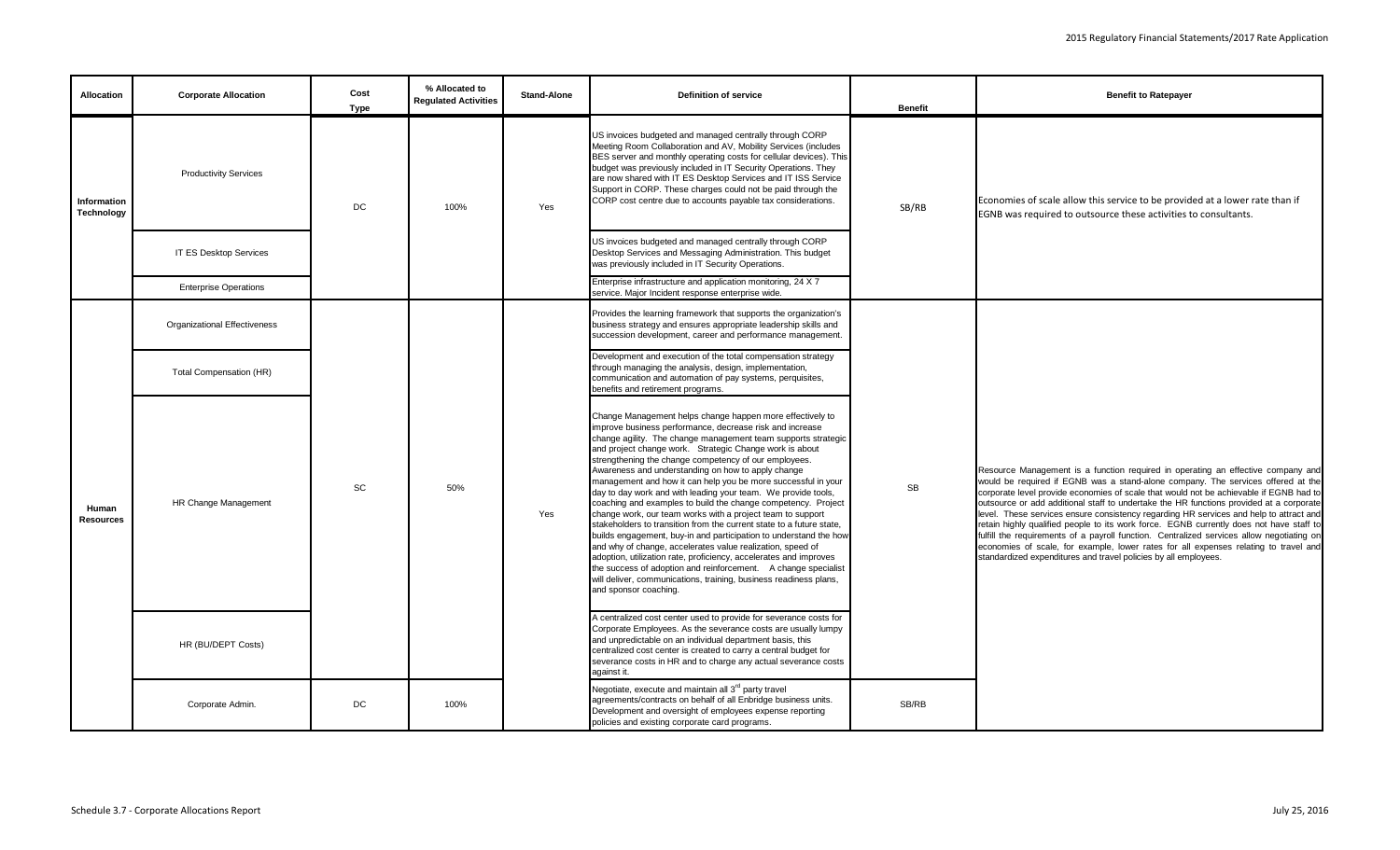| Allocation                | <b>Corporate Allocation</b>  | Cost<br><b>Type</b> | % Allocated to<br><b>Regulated Activities</b> | <b>Stand-Alone</b> | Definition of service                                                                                                                                                                                                                                                                                                                                                                                                                                                                                                                                                                                                                                                                                                                                                                                                                                                                                                                                                                                                                                                                                                                                                                                                                                                                    | <b>Benefit</b> | <b>Benefit to Ratepayer</b>                                                                                                                                                                                                                                                                                                                                                                                                                                                                                                                                                                                                                                                                                                                                                                            |
|---------------------------|------------------------------|---------------------|-----------------------------------------------|--------------------|------------------------------------------------------------------------------------------------------------------------------------------------------------------------------------------------------------------------------------------------------------------------------------------------------------------------------------------------------------------------------------------------------------------------------------------------------------------------------------------------------------------------------------------------------------------------------------------------------------------------------------------------------------------------------------------------------------------------------------------------------------------------------------------------------------------------------------------------------------------------------------------------------------------------------------------------------------------------------------------------------------------------------------------------------------------------------------------------------------------------------------------------------------------------------------------------------------------------------------------------------------------------------------------|----------------|--------------------------------------------------------------------------------------------------------------------------------------------------------------------------------------------------------------------------------------------------------------------------------------------------------------------------------------------------------------------------------------------------------------------------------------------------------------------------------------------------------------------------------------------------------------------------------------------------------------------------------------------------------------------------------------------------------------------------------------------------------------------------------------------------------|
|                           | Corporate HR                 |                     |                                               |                    | This group is responsible for the oversight of all human resource<br>initiatives in all companies that form part of the Enbridge group of<br>companies. Responsible for O&M of the enterprise wide Human<br>Resources Information System.                                                                                                                                                                                                                                                                                                                                                                                                                                                                                                                                                                                                                                                                                                                                                                                                                                                                                                                                                                                                                                                |                |                                                                                                                                                                                                                                                                                                                                                                                                                                                                                                                                                                                                                                                                                                                                                                                                        |
|                           | <b>Labour Relations</b>      |                     |                                               |                    | Lead labour relations strategy, policy and programs and ensure<br>linked to corporate vision.                                                                                                                                                                                                                                                                                                                                                                                                                                                                                                                                                                                                                                                                                                                                                                                                                                                                                                                                                                                                                                                                                                                                                                                            |                |                                                                                                                                                                                                                                                                                                                                                                                                                                                                                                                                                                                                                                                                                                                                                                                                        |
|                           | <b>Strategic Development</b> |                     |                                               |                    | This group is responsible for the strategic development of<br>programs relating to human resources.                                                                                                                                                                                                                                                                                                                                                                                                                                                                                                                                                                                                                                                                                                                                                                                                                                                                                                                                                                                                                                                                                                                                                                                      |                |                                                                                                                                                                                                                                                                                                                                                                                                                                                                                                                                                                                                                                                                                                                                                                                                        |
| Human<br><b>Resources</b> | <b>HR Employee Services</b>  | DC                  | 100%                                          | Yes                | Provides enterprise payroll, benefits administration, data integrity<br>and pension administration services as well as contact center<br>services related to the support of each of these areas. Payroll<br>services include processing time entered, calculating and<br>confirming pay, remitting the bank file to Enbridge's banks (US<br>and Canada) and generating employee pay statements. Benefits<br>administration services include maintaining our benefits plans in<br>PeopleSoft, processing and maintaining employee leaves of<br>absence, interfacing with benefits carriers, reconciling financial<br>records with our carriers, etc. Data integrity services include<br>maintaining the master employee and position data in PeopleSoft<br>and processing all changes to this data upon approved request.<br>Pension administration services include maintaining our pension<br>plans in PeopleSoft, processing retirements, interfacing with<br>pension carriers, reconciling financial records with our carriers,<br>etc. Contact center services include handling enterprise-wide<br>employee inquiries, documenting inquiries in the case<br>management system, entering basic employee transactions in<br>Peoplesoft and providing outstanding service to employees. | SB/RB          | Resource Management is a function required in operating an effective company and<br>would be required if EGNB was a stand-alone company. The services offered at the<br>corporate level provide economies of scale that would not be achievable if EGNB had to<br>outsource or add additional staff to undertake the HR functions provided at a corporate<br>level. These services ensure consistency regarding HR services and help to attract and<br>retain highly qualified people to its work force. EGNB currently does not have staff to<br>fulfill the requirements of a payroll function. Centralized services allow negotiating on<br>economies of scale, for example, lower rates for all expenses relating to travel and<br>standardized expenditures and travel policies by all employees. |
|                           | HR PMO                       |                     |                                               |                    | The HR PMO (Project Management Office) department is<br>responsible for special projects and project management of HR<br>projects, especially project Monarch. Cost consist of professional<br>and regulatory services.                                                                                                                                                                                                                                                                                                                                                                                                                                                                                                                                                                                                                                                                                                                                                                                                                                                                                                                                                                                                                                                                  |                |                                                                                                                                                                                                                                                                                                                                                                                                                                                                                                                                                                                                                                                                                                                                                                                                        |
|                           | Records Management Program   |                     |                                               |                    | The records management department is responsible for<br>determining policies for record management, and maintaining<br>workplace records enterprise wide.                                                                                                                                                                                                                                                                                                                                                                                                                                                                                                                                                                                                                                                                                                                                                                                                                                                                                                                                                                                                                                                                                                                                |                |                                                                                                                                                                                                                                                                                                                                                                                                                                                                                                                                                                                                                                                                                                                                                                                                        |

\* New Addition 2016F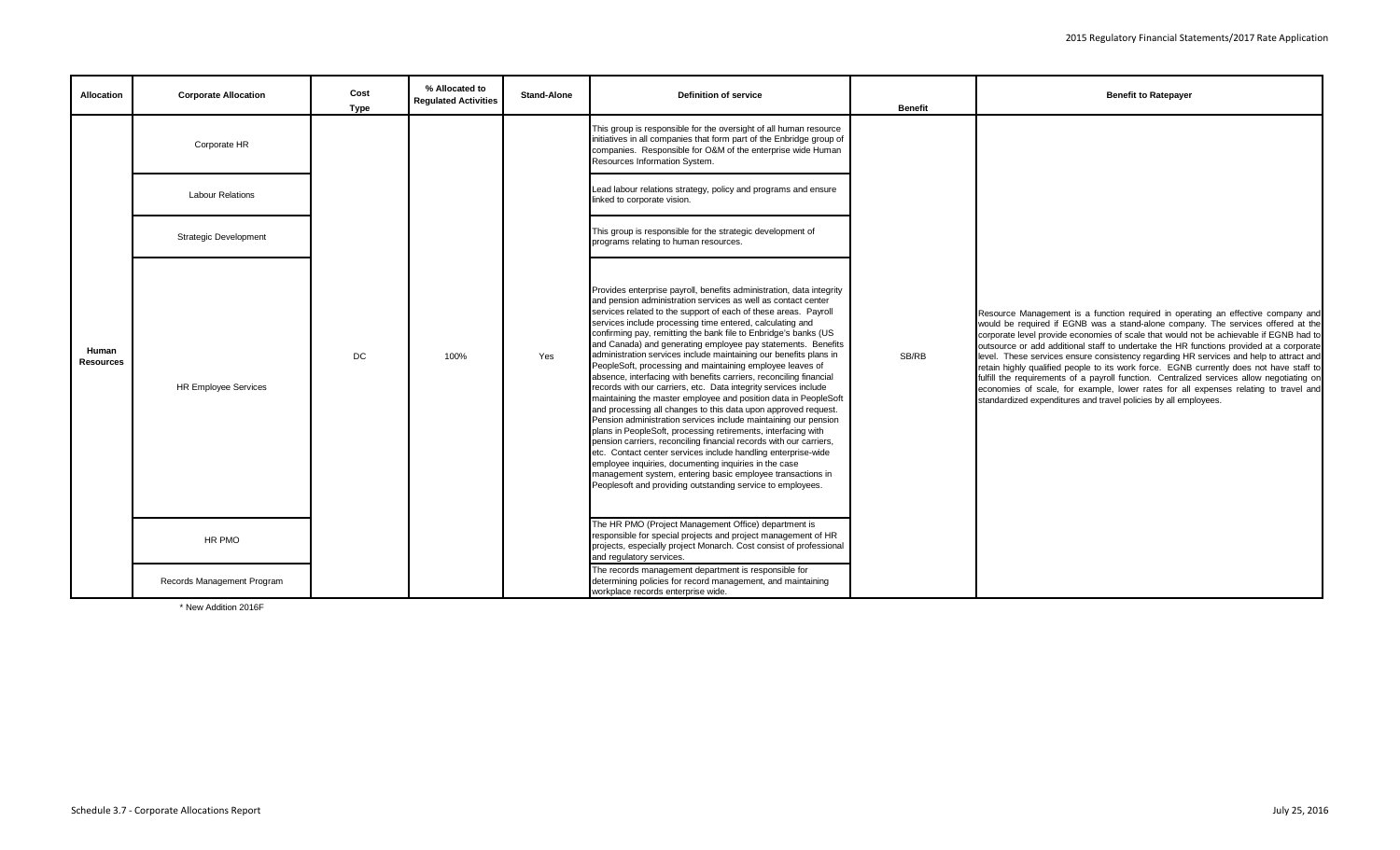



|                |                                                                                                      | % Allocated to<br><b>Regulated</b><br><b>Activities under</b><br><b>Approved</b> | % Allocated to<br><b>Regulated</b><br><b>Activities (2017</b> | 2015 A<br><b>Costs Allocated</b><br>by Enbridge to | 2015 A<br><b>Amount</b><br>included in<br><b>Regulatory</b> | 2015 A<br>Amount in the<br>proposed | 2016 F<br><b>Costs Allocated</b><br>by Enbridge to | 2016 F<br><b>Amount</b><br>included in<br>Regulatory | 2016 F<br>Amount in the<br>approved | 2017B<br><b>Costs Allocated</b><br>by Enbridge to | 2017 B<br><b>Amount included</b><br>in Regulatory | 2017 B<br>Amount in the<br>approved |
|----------------|------------------------------------------------------------------------------------------------------|----------------------------------------------------------------------------------|---------------------------------------------------------------|----------------------------------------------------|-------------------------------------------------------------|-------------------------------------|----------------------------------------------------|------------------------------------------------------|-------------------------------------|---------------------------------------------------|---------------------------------------------------|-------------------------------------|
| $\overline{2}$ | Name<br>Acquisitions                                                                                 | Method (306)<br>100%                                                             | <b>Budget</b> )<br>100%                                       | EGNB (100%)                                        | <b>Statements</b>                                           | Methodology                         | EGNB (100%)                                        | <b>Statements</b>                                    | Methodology<br>$\sim$               | EGNB (100%)                                       | <b>Statements</b>                                 | Methodology                         |
| 3              | Audit Services (Calgary)                                                                             | 0%                                                                               | 0%                                                            | 11,273                                             |                                                             |                                     | 9,332                                              |                                                      | $\overline{\phantom{a}}$            | 9,519                                             |                                                   |                                     |
|                | Audit Services - Shared fees (Toronto)<br><b>Business Taxes</b>                                      | 0%                                                                               | $0\%$<br>0%                                                   |                                                    |                                                             |                                     |                                                    |                                                      | $\blacksquare$                      |                                                   |                                                   |                                     |
|                | <b>Chief Executive Officer</b>                                                                       | 0%<br>0%                                                                         | $0\%$                                                         | 9,171                                              |                                                             |                                     | 8,326                                              |                                                      | $\blacksquare$<br>٠                 | 8,493                                             |                                                   |                                     |
|                | <b>Chief Financial Officer</b>                                                                       | 0%                                                                               | $0\%$                                                         | 2,482                                              | $\sim$                                                      |                                     | 4,340                                              |                                                      | $\blacksquare$                      | 4,426                                             |                                                   |                                     |
|                | <b>Chief Information Officer</b>                                                                     | 100%                                                                             | 100%<br>25%                                                   | 18,047                                             | 18,047                                                      | 18,047                              | 10,537                                             | 10,537                                               | 10,537                              | 10,748                                            | 10,748                                            | 10,748                              |
| -9<br>10       | Compliance Group Law<br><b>Compliance Systems</b>                                                    | 25%<br>0%                                                                        | 0%                                                            | 67,724<br>7,441                                    | 16,931<br>$\sim$                                            | 16,931                              | 63,364<br>7,166                                    | 15,841<br>$\sim$                                     | 15,841<br>$\sim$                    | 64,631<br>7,309                                   | 16,158                                            | 16,158                              |
| 11             | Corp Law General Expense                                                                             | 25%                                                                              | 25%                                                           | 2,462                                              | 615                                                         | 615                                 | 1,255                                              | 314                                                  | 314                                 | 1,280                                             | 320                                               | 320                                 |
| 12             | <b>Corp Secretarial Legal Fees</b><br>Corporate Admin.                                               | 100%<br>100%                                                                     | 100%<br>100%                                                  | 9,925                                              | 9,925                                                       | 9,925                               | 8,176                                              | 8,176                                                | 8,176                               | 8,339<br>13,661                                   | 8,339                                             | 8,339<br>13,661                     |
| 13<br>14       | <b>Corporate Aviation</b>                                                                            | 0%                                                                               | 0%                                                            | 15,232                                             | $\sim$<br>$\sim$                                            |                                     | 13,393<br>35,601                                   | 13,393<br>$\sim$                                     | 13,393<br>$\sim$                    | 36,313                                            | 13,661                                            |                                     |
| 15             | Corporate Controller                                                                                 | 25%                                                                              | 25%                                                           | 39,685                                             | 9,921                                                       | 9,921                               | 28,076                                             | 7,019                                                | 7,019                               | 28,637                                            | 7,159                                             | 7,159                               |
| 16<br>17       | Corporate HR                                                                                         | 100%                                                                             | 100%                                                          | 34,341                                             | 34,341                                                      | 34,341                              | 30,608                                             | 30,608                                               | 30,608                              | 31,220                                            | 31,220                                            | 31,220                              |
| 18             | Corporate Law<br>CORPORATE DEVELOPMENT MANAGEMENT                                                    | 25%<br>25%                                                                       | 25%<br>25%                                                    | 6,635<br>2,060                                     | 1,659<br>515                                                | 1,659<br>515                        | 6,005                                              | 1,501<br>$\sim$                                      | 1,501<br>۰.                         | 6,125                                             | 1,531                                             | 1,531                               |
| 19             | <b>Corporate Secretarial</b>                                                                         | 0%                                                                               | 0%                                                            | н.                                                 | $\sim$                                                      |                                     |                                                    |                                                      | ٠.                                  | н.                                                |                                                   |                                     |
| 20             | Depreciation                                                                                         | 100%                                                                             | 100%                                                          | 178,305                                            | 178,305                                                     | 178,305                             | 116,183                                            | 116,183                                              | 116,183                             | 118,507                                           | 118,507                                           | 118,507                             |
| 21<br>22       | Directors Fees and Expenses<br>EEP Charge (IT Shared Services)                                       | 0%<br>0%                                                                         | 0%<br>0%                                                      | 43,717<br>10,175                                   | $\sim$<br>$\sim$                                            |                                     | 33,120<br>28,406                                   |                                                      | ۰.                                  | 33,783<br>28,974                                  |                                                   |                                     |
| 23             | <b>EFS Support</b>                                                                                   | 100%                                                                             | 100%                                                          | 152,025                                            | 152,025                                                     | 152,025                             | 115,036                                            | 115,036                                              | 115,036                             | 117,337                                           | 117,337                                           | 117,337                             |
| 24             | <b>Employee Benefits</b><br><b>Enbridge Gas Distribution</b>                                         | 0%                                                                               | 0%<br>0%                                                      | 83,279                                             | $\sim$                                                      |                                     | 154,677<br>1,304                                   | $\sim$                                               | $\blacksquare$                      | 157,771                                           |                                                   |                                     |
| 25<br>26       | Enbridge Pipelines Inc. Direct Charge                                                                | 0%<br>0%                                                                         | 0%                                                            | 17,548<br>36,954                                   | $\sim$<br>$\sim$                                            |                                     | 41,053                                             |                                                      | ٠<br>۰.                             | 1,330<br>41,874                                   |                                                   |                                     |
| 27             | <b>Enterprise Architecture</b>                                                                       | 50%                                                                              | 50%                                                           | 16,623                                             | 8,312                                                       | 8,312                               | 3,625                                              | 1,812                                                | 1,812                               | 3,697                                             | 1,849                                             | 1,849                               |
| 28<br>29       | <b>Executive VP People and Partners</b><br>Group VP Corporate Law                                    | 0%<br>25%                                                                        | 0%<br>25%                                                     | 3,674<br>3,634                                     | $\sim$<br>908                                               | 908                                 | 2,698<br>3,468                                     | $\sim$<br>867                                        | $\sim$<br>867                       | 2,752<br>3,538                                    | 884                                               | 884                                 |
| 30             | <b>HR Business Solutions Services</b>                                                                | 100%                                                                             | 100%                                                          | 18,996                                             | 18,996                                                      | 18,996                              | 18,380                                             | 18,380                                               | 18,380                              | 18,747                                            | 18,747                                            | 18,747                              |
| 31             | HR (BU/DEPT COSTS)                                                                                   | 50%                                                                              | 50%                                                           | 3,939                                              | 1,969                                                       | 1,969                               | 6,372                                              | 3,186                                                | 3,186                               | 6,500                                             | 3,250                                             | 3,250                               |
| 32             | HR CHANGE MANAGEMENT                                                                                 | 100%<br>100%                                                                     | 100%<br>100%                                                  | 2,643<br>43,325                                    | 2,643<br>43,325                                             | 2,643<br>43,325                     | 4,836                                              | 4,836<br>35,736                                      | 4,836<br>35,736                     | 4,933<br>36,451                                   | 4,933<br>36,451                                   | 4,933<br>36,451                     |
| 33<br>34       | HR EMPLOYEE SERVICES (CORP)<br><b>HRIS Services</b>                                                  | 100%                                                                             | 100%                                                          | 61,932                                             | 61,932                                                      | 61,932                              | 35,736<br>57,076                                   | 57,076                                               | 57,076                              | 58,217                                            | 58,217                                            | 58,217                              |
| 35             | <b>IAM SYSTEMS</b>                                                                                   | 100%                                                                             | 100%                                                          | 24,515                                             | 24,515                                                      | 24,515                              |                                                    |                                                      |                                     |                                                   |                                                   |                                     |
| 36<br>37       | Insurance Premiums (100% except Executive Risk disallowance)<br>Insurance Risk                       | 100%<br>100%                                                                     | 100%<br>100%                                                  | 291,705<br>5,800                                   | 158,939<br>5,800                                            | 291,705<br>5,800                    | 226,148<br>5,088                                   | 144,283<br>5,088                                     | 226,148<br>5,088                    | 230,671<br>5,190                                  | 170,671<br>5,190                                  | 170,671<br>5,190                    |
| 38             | <b>Investment Review</b>                                                                             | 0%                                                                               | 0%                                                            | 3,052                                              |                                                             |                                     |                                                    |                                                      |                                     |                                                   |                                                   |                                     |
| 39             | <b>Investor Relations</b>                                                                            | 0%                                                                               | 0%                                                            | 4,268                                              | $\sim$                                                      |                                     | 3,370                                              |                                                      |                                     | 3,437                                             |                                                   |                                     |
| 40<br>41       | IT Planning and Governance<br><b>IT Security</b>                                                     | 100%<br>100%                                                                     | 100%<br>100%                                                  | 20,358<br>10,573                                   | 20,358<br>10,573                                            | 20,358<br>10,573                    | 11,908<br>37,240                                   | 11,908<br>37,240                                     | 11,908<br>37,240                    | 12,146<br>37,985                                  | 12,146<br>37,985                                  | 12,146<br>37,985                    |
| 42             | <b>IT Security Operations</b>                                                                        | 100%                                                                             | 100%                                                          | 42,905                                             | 42,905                                                      | 42,905                              | 39,558                                             | 39,558                                               | 39,558                              | 40,350                                            | 40,350                                            | 40,350                              |
| 43             | <b>Application Operations</b>                                                                        | 100%                                                                             | 100%                                                          | 17,094                                             | 17,094                                                      | 17,094                              | 8,576                                              | 8,576                                                | 8,576                               | 8,748                                             | 8,748                                             | 8,748                               |
| 44<br>45       | IT ES EMC<br>IT Management                                                                           | 50%<br>50%                                                                       | 50%<br>50%                                                    | 24,828<br>8,702                                    | 12,414<br>4,351                                             | 12,414<br>4,351                     | 13,393<br>1,921                                    | 6,697<br>961                                         | 6,697<br>961                        | 13,661<br>1,960                                   | 6,831<br>980                                      | 6,831<br>980                        |
| 46             | IT ISS SERVICE SUPPORT                                                                               | 100%                                                                             | 100%                                                          | 54,765                                             | 54,765                                                      | 54,765                              | 54,586                                             | 54,586                                               | 54,586                              | 55,678                                            | 55,678                                            | 55,678                              |
| 47             | <b>IT ISS NETWORK</b>                                                                                | 100%                                                                             | 100%                                                          | 227,930                                            | 227,930                                                     | 227,930                             | 28,217                                             | 28,217                                               | 28,217                              | 28,782                                            | 28,782                                            | 28,782                              |
| 48<br>49       | IT ISS CORE INFRASTRUCTURE<br><b>IT Special Projects</b>                                             | 100%<br>100%                                                                     | 100%<br>100%                                                  | 58,277                                             | 58,277<br>26,342                                            | 58,277                              | 59,294                                             | 59,294                                               | 59,294                              | 60,480                                            | 60,480                                            | 60,480                              |
| 50             | <b>Labour Relations</b>                                                                              | 100%                                                                             | 100%                                                          |                                                    | $\sim$                                                      |                                     |                                                    |                                                      | $\overline{\phantom{a}}$            |                                                   |                                                   |                                     |
| 51             | <b>Organizational Effectiveness</b>                                                                  | 50%                                                                              | 50%                                                           | 39,986                                             | 19,993                                                      | 19,993                              | 34,654                                             | 17,327                                               | 17,327                              | 35,347                                            | 17,674                                            | 17,674                              |
| 52<br>53       | <b>Other Employee Benefits</b><br>Pension Expense                                                    | 0%<br>0%                                                                         | 0%<br>0%                                                      | 107,325<br>107,138                                 | $\sim$                                                      |                                     | 128,669                                            |                                                      | $\sim$<br>٠                         | 131,242                                           |                                                   |                                     |
| 54             | Public Affairs & Corp. Comm                                                                          | 25%                                                                              | 25%                                                           |                                                    | $\sim$                                                      |                                     |                                                    |                                                      |                                     |                                                   |                                                   |                                     |
| 55<br>56       | <b>Enterprise Communications &amp; Community Partners</b><br>Public, Government & Aboriginal Affairs | 25%<br>25%                                                                       | 25%<br>25%                                                    | 99,157<br>13,232                                   | 24,789<br>3,308                                             | 24,789<br>3,308                     | 61,188<br>6,246                                    | 15,297<br>1,561                                      | 15,297<br>1,561                     | 62,411<br>6,370                                   | 15,603<br>1,593                                   | 15,603<br>1,593                     |
| 57             | Enterprise Safety & Operational Reliability                                                          | 25%                                                                              | 25%                                                           | 10,374                                             | 2,593                                                       | 2,593                               | 17,783                                             | 4,446                                                | 4,446                               | 18,139                                            | 4,535                                             | 4,535                               |
| 58             | Public Web Systems                                                                                   | 100%                                                                             | 100%                                                          | 24,789                                             | 24,789                                                      | 24,789                              | 18,681                                             | 18,681                                               | 18,681                              | 19,055                                            | 19,055                                            | 19,055                              |
| 59<br>60       | Records Management Law<br>Rent & Leases                                                              | 25%<br>0%                                                                        | 25%<br>0%                                                     | 2,962<br>83,679                                    | 740<br>$\sim$                                               | 740                                 | 3,074<br>869                                       | 768                                                  | 768                                 | 3,135<br>886                                      | 784                                               | 784                                 |
| 61             | <b>Stock Based Compensation (Indirect)</b>                                                           | 10%                                                                              | 10%                                                           | 241,228                                            |                                                             | 24,123                              | 205,567                                            | 18,810                                               | 20,557                              | 209,678                                           | 20,968                                            | 20,968                              |
| 62             | <b>Stock Based Compensation (Direct)</b>                                                             | 100%                                                                             | 100%                                                          | 113,742                                            | 108,834                                                     | 113,742                             | 85,108                                             | 81,078                                               | 85,108                              | 86,810                                            | 86,810                                            | 86,810                              |
| 63<br>64       | <b>Strategic Development</b><br>Tax Services (Calgary)                                               | 100%<br>0%                                                                       | 100%<br>0%                                                    | 15,794                                             | 15,794<br>$\sim$                                            | 15,794                              | 12,291                                             | 12,291                                               | 12,291                              | 12,536                                            | 12,536                                            | 12,536                              |
| 65             | <b>Total Compensation</b>                                                                            | 50%                                                                              | 50%                                                           | 30,657                                             | 15,328                                                      | 15,328                              | 30,752                                             | 15,376                                               | 15,376                              | 31,367                                            | 15,684                                            | 15,684                              |
| 66             | Treasury                                                                                             | 100%                                                                             | 100%                                                          | 3,240                                              | 3,240                                                       | 3,240                               | 10,914                                             | 10,914                                               | 10,914                              | 11,132                                            | 11,132                                            | 11,132                              |
| 67<br>68       | Audit Fees-EI fee distribution<br>Enterprise Travel procurement Card program                         | 0%<br>0%                                                                         | 0%<br>0%                                                      | 11,792<br>13,302                                   | $\sim$                                                      |                                     | 9,277<br>7,478                                     | $\sim$                                               |                                     | 9,463<br>7,627                                    | $\sim$                                            |                                     |
| 69             | IT LP ACQUISITIONS                                                                                   | 100%                                                                             | 100%                                                          |                                                    |                                                             |                                     | 2,121                                              | 2,121                                                | 2,121                               | 2,164                                             | 2,164                                             | 2,164                               |
| 70.            | <b>Risk Assessment</b>                                                                               | 100%                                                                             | 100%                                                          | ۰.                                                 |                                                             |                                     | 3,676                                              | 3,676                                                | 3,676                               | 3,749                                             | 3,749                                             | 3,749                               |
| 71<br>72       | HR PMO<br>Records Management Program                                                                 | 100%<br>100%                                                                     | 100%<br>100%                                                  | ۰.<br>н.                                           |                                                             | $\sim$                              | 2,740<br>1,847                                     | 2,740<br>1,847                                       | 2,740<br>1,847                      | 2,795<br>1,884                                    | 2,795<br>1,884                                    | 2,795<br>1,884                      |
| 73             | Corporate Performance Management                                                                     | 100%                                                                             | 100%                                                          | н.                                                 |                                                             |                                     | 4,162                                              | 4,162                                                | 4,162                               | 4,245                                             | 4,245                                             | 4,245                               |
| 74             | <b>IT ES Desktop Services</b>                                                                        | 100%                                                                             | 100%                                                          |                                                    |                                                             |                                     | 47,607                                             | 47,607                                               | 47,607                              | 48,559                                            | 48,559                                            | 48,559                              |
| 75<br>76       | <b>Enterprise Operations</b><br>Core Infrastructure                                                  | 100%<br>100%                                                                     | 100%<br>100%                                                  | н.                                                 |                                                             |                                     | 26,572<br>19,256                                   | 26,572<br>19,256                                     | 26,572<br>19,256                    | 27,104<br>19,641                                  | 27,104<br>19,641                                  | 27,104<br>19,641                    |
| 77             | <b>Network Operations</b>                                                                            | 100%                                                                             | 100%                                                          |                                                    |                                                             |                                     | 28,881                                             | 28,881                                               | 28,881                              | 29,458                                            | 29,458                                            | 29,458                              |
| 78<br>79       | <b>Productivity Services</b><br><b>Desktop Services</b>                                              | 100%<br>100%                                                                     | 100%<br>100%                                                  |                                                    |                                                             |                                     | 2,865<br>7,156                                     | 2,865<br>7,156                                       | 2,865<br>7,156                      | 2,922<br>7,299                                    | 2,922<br>7,299                                    | 2,922<br>7,299                      |
| 80             | Insurance                                                                                            | 0%                                                                               | 0%                                                            |                                                    |                                                             |                                     | 2,671                                              | $\sim$                                               | $\sim$                              | 2,725                                             |                                                   |                                     |
| $81 *$         | <b>EECI Recovery</b>                                                                                 |                                                                                  | 0%                                                            |                                                    |                                                             |                                     | 83,321                                             |                                                      | ۰.                                  | 84,988                                            |                                                   |                                     |
| 82             |                                                                                                      |                                                                                  |                                                               | 2,616,419                                          | 1,444,045                                                   | 1,579,500                           | 2,202,873                                          | 1,180,340                                            | 1,267,982                           | 2,246,930                                         | 1,233,342                                         | 1,233,342                           |

\* denotes new allocation